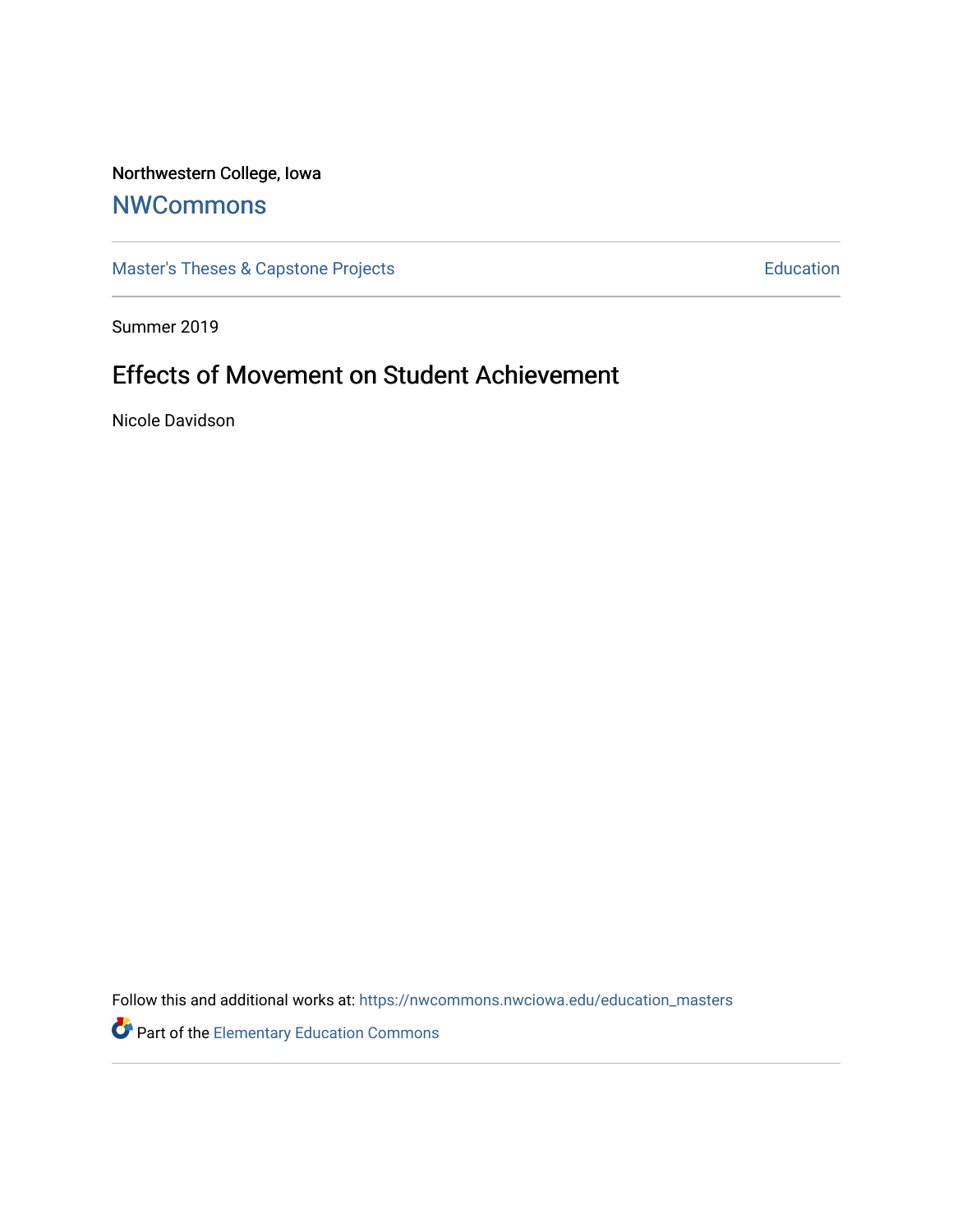Effects of Movement on Student Achievement

Nicole Davidson

Northwestern College

A Literature Review Presented in Partial Fulfillment of the Requirements For the Degree of Master of Education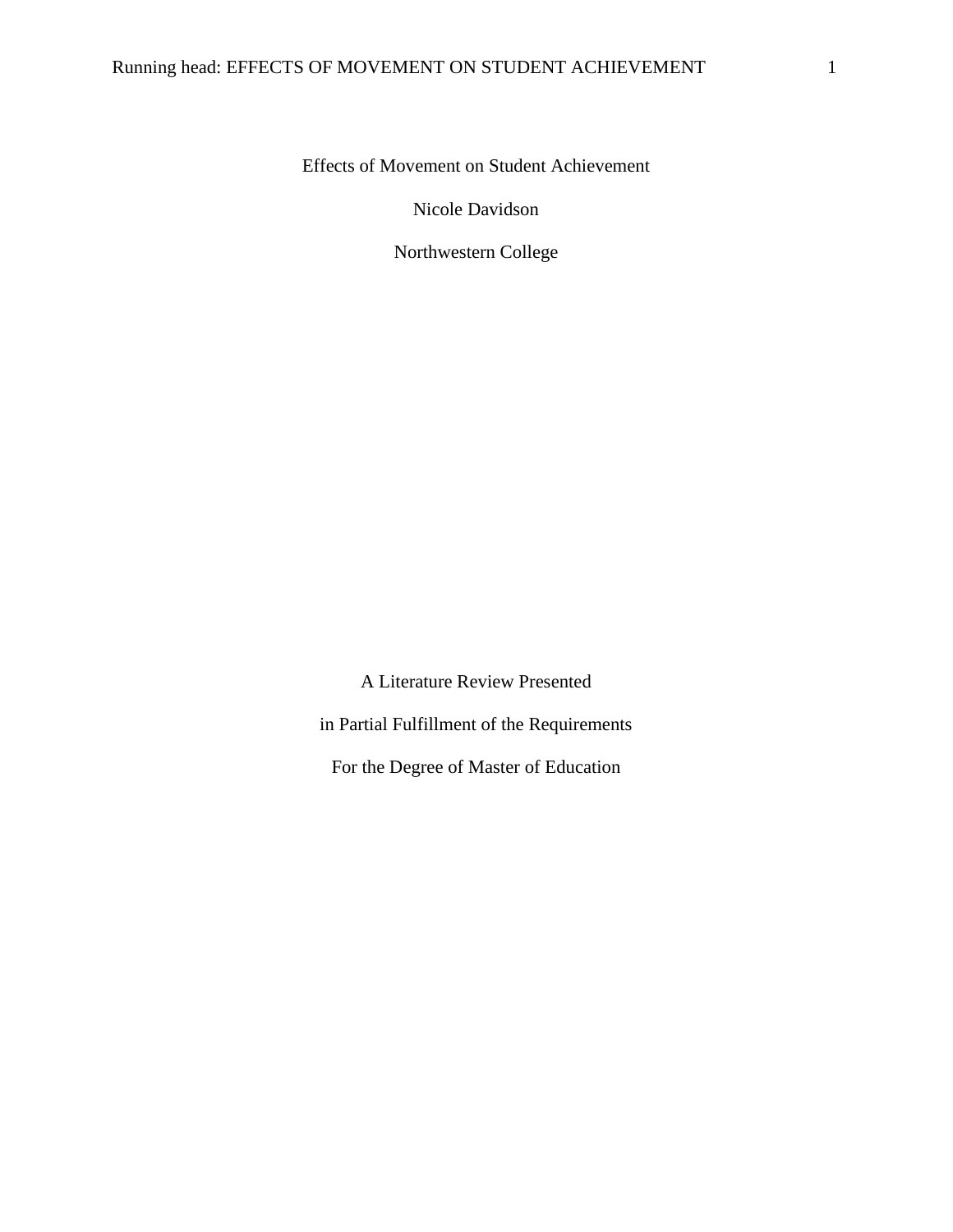## Table of Contents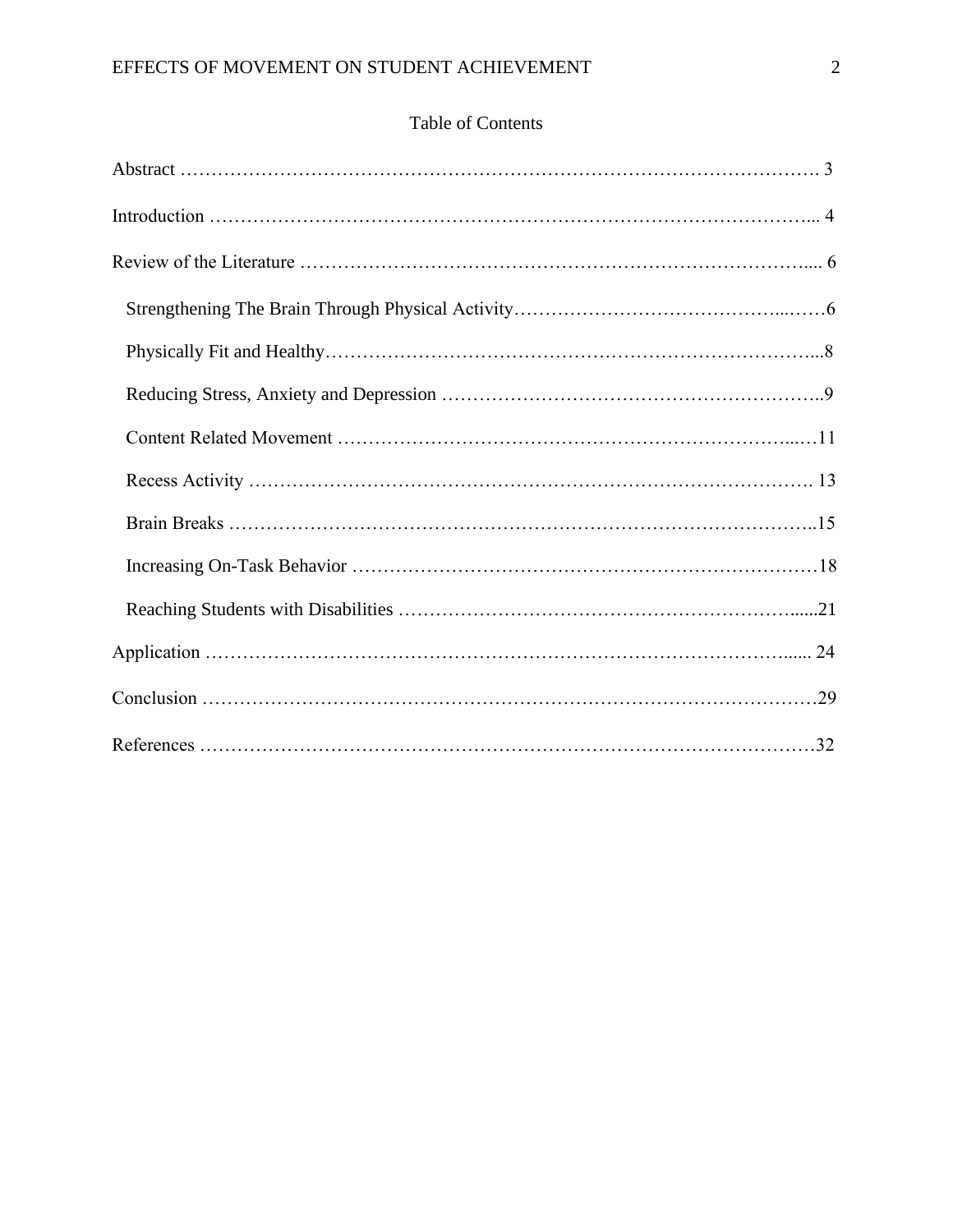#### Abstract

This literature review explores the effect that movement has on the achievement of elementary aged students. The research provided through scholarly articles, journals, and books, explains why there is a need for movement activities in the classroom and how physical activity effects the engagement and success of children in a positive way. This literature review examines the constructive impact that movement plays on the brain activity of young children in their early developmental stages of life. Studies also provide research that examine how the overall health of children can benefited by the amount of movement that their body receives daily. It also examines how anxiety, stress, and depression can be minimized and the increase it has on increasing on-task behavior in the classroom. The literature provides applications for ways that movement can be added to the daily classroom routine through content learning, recess and times of allowing the brain to take time away from tasks.

*Keywords:* movement, physical activity, achievement, on-task, engaged, attentive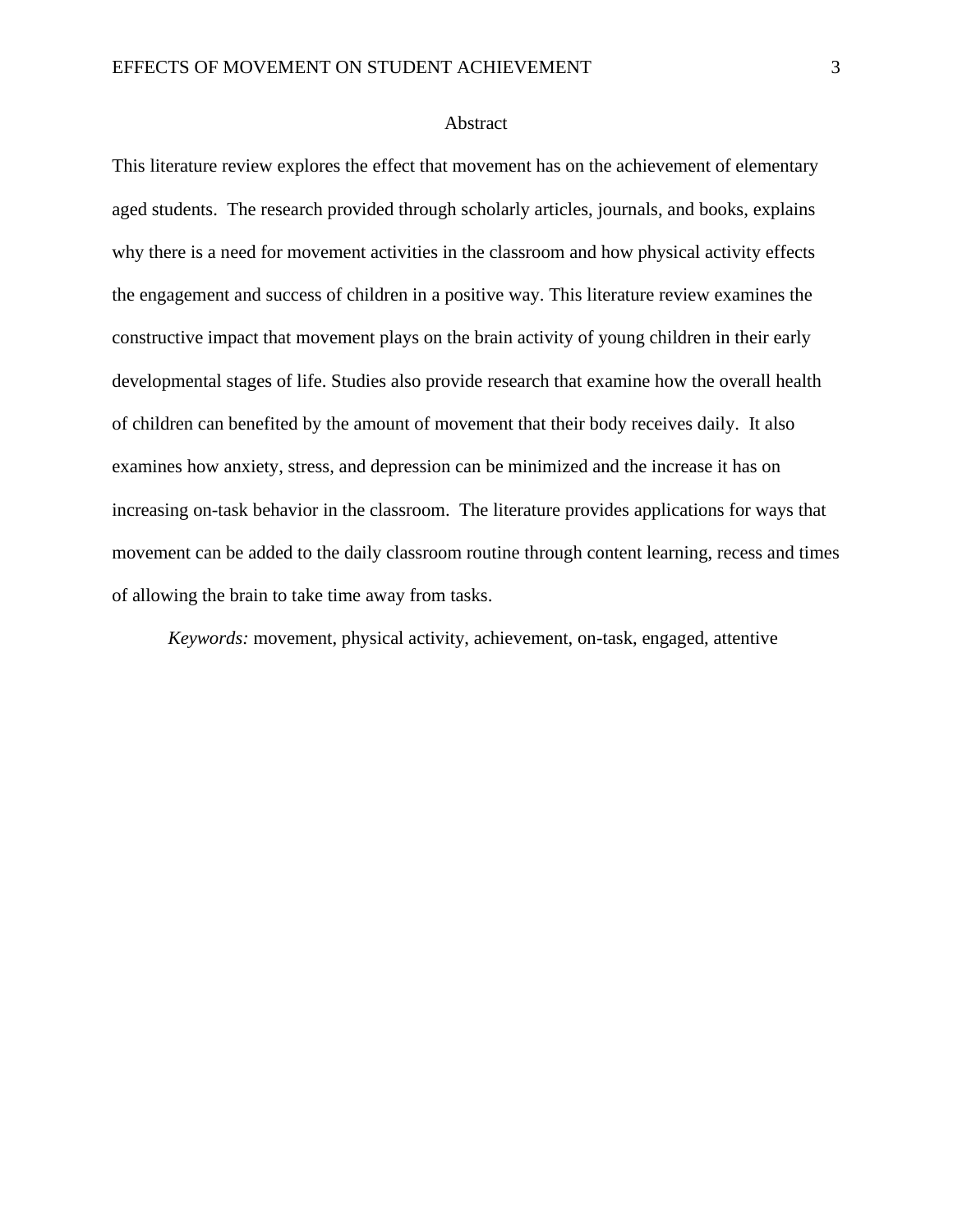Movement, or an act of changing physical location or position, is a typical part of a young child's daily routine. Movement is essential to learning and the phenomenon of life (Hannaford, 2005, p. 107). The movements that the body makes expresses knowledge and enables cognitive function (Hannaford, 2005, p. 16). Children show their emotions through movements such as hopping, skipping, running, and jumping. Using a child's natural need for physical activity is a way to incorporate movement into the classroom and increase their sense of engagement and overall achievement. When a student is engaged, they are attentive to their task, there is little to no fidgeting, they show curiosity and interest, and they have a passion for what they are learning. When a student has a high level of achievement, they are reaching their highest potentials and showing success in the classroom. Research shows that movement, or physical activity, in the classroom has many positive effects on student achievement. The mental ability of an individual is triggered through the form of movement (Hannaford, 2005, pg. 107).

Recess is the time of the school day in which children get to move their bodies and be physically active. While recess does provide an opportunity for movement, research shows that children need more than the fifteen to twenty minutes of activity that recess allows for (Center for Disease and Control Prevention, 2010). Educators can effortlessly provide students with opportunities to move their bodies inside of the classroom through a wide range of ways. Movement can be related to content and go hand and hand with a lesson or activity (Miller & Lindt, 2018). Movements can occur through natural transition times in the classroom as well as in the hallways while moving from one place to another. Times of physical activity can also come in the form of a short time of break in which may or may not be related to subject content (Terada, 2018). Through movement, children are able to connect conceptions to the actions of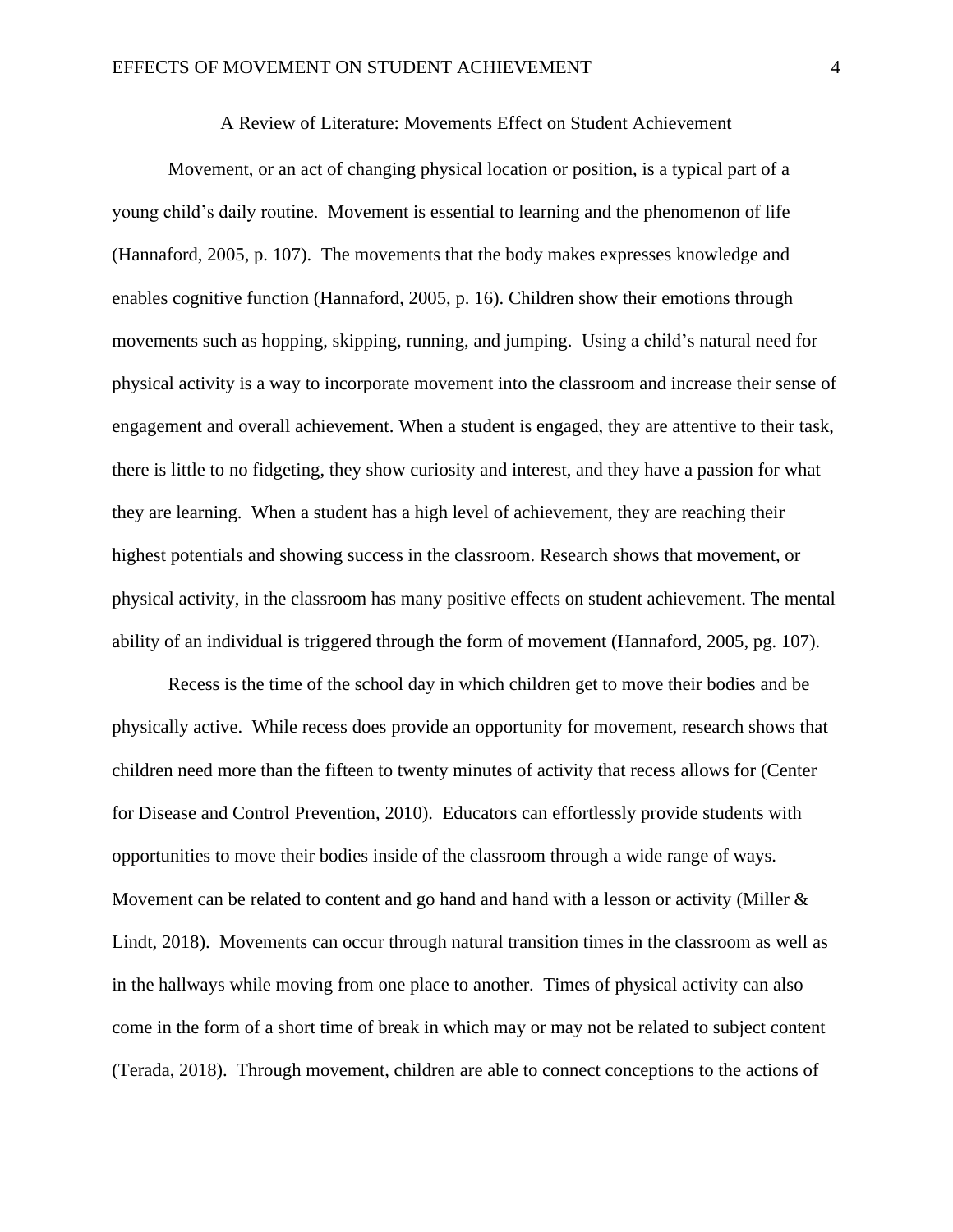their bodies (Dotson-Renta, 2016). These connections result in better retention of information, allowing students to be more successful in daily classroom work as well as during times of assessment.

The natural flow of the classroom can look different from the traditional classroom as movement is incorporated. Teachers are no longer seated at their desks while student's complete work but rather they are moving around the room. In a physically active classroom, students may be able to choose where they sit, provided break times away from instruction and are participating in activities that incorporate purposeful movement. With current technology, sources of movement are unlimited and can be used to fit the needs of current students and their learning and movement styles (Armstrong, 2009). By incorporating times of movement in the daily classroom routine, children are developing physically and cognitively, staying healthy and fit, and showing reduced signs of stress and anxiety (Gorman, 2017, Gao, Chen, Sun, Wen, & Xiang, 2018). These factors contribute to a better understanding of classroom instruction, resulting in increased engagement and achievement. With school being one of the most influential institutions in a child's emotional, social, and cognitive development, educators are able to use movement with their students in order to make a great impact on their lives (Benes, Finn, Sullivan, & Yan, 2016). As children move, they are able to express themselves while also working to fuel their brain and provide the framework for success.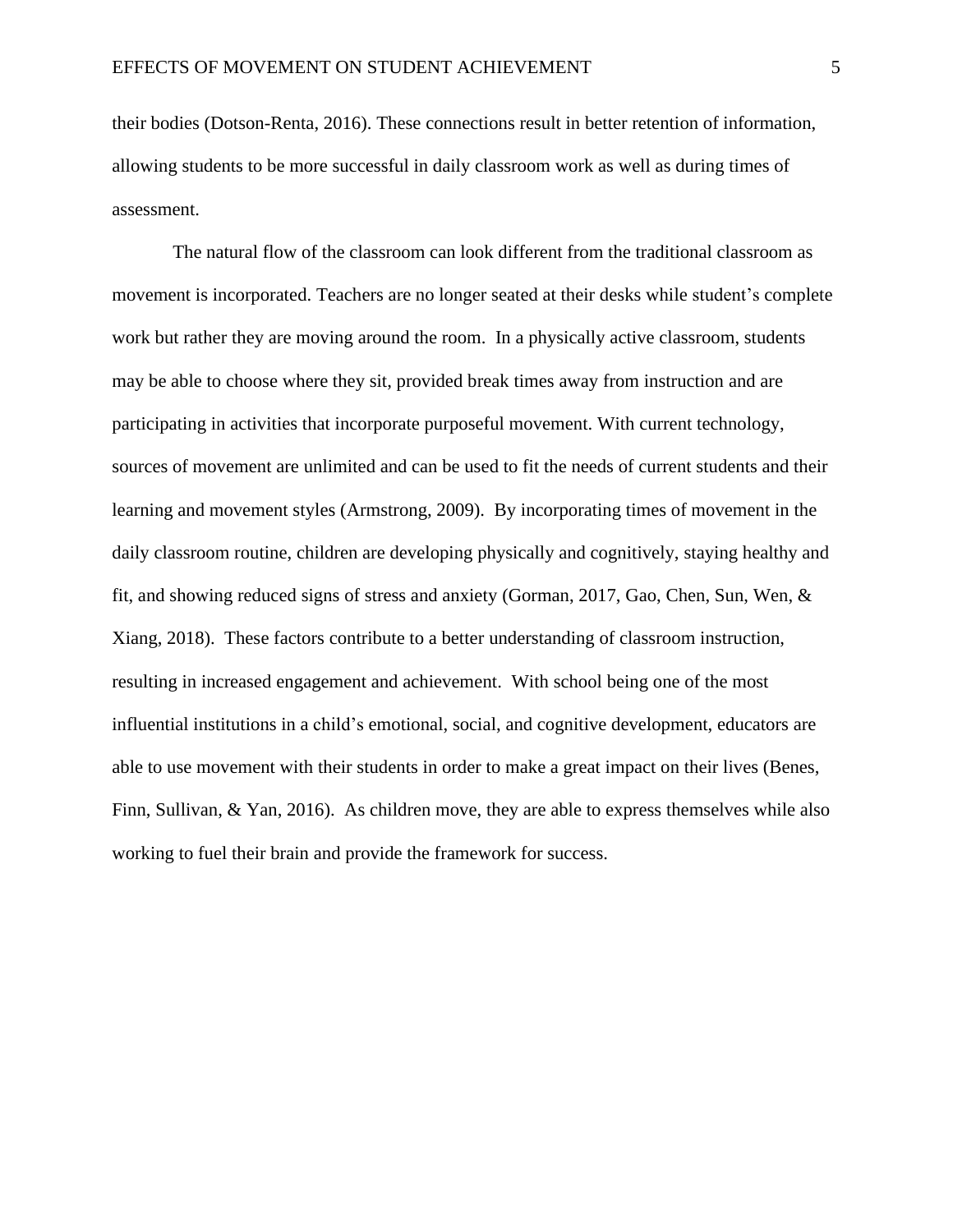#### **Review of the Literature**

Humans are in constant motion. Before even entering the world as a newborn, they feel every movement a mother makes between walking and breathing (Hannaford, 2005, p. 107). Research has shown that children need opportunities to move during both play and times of purposeful learning. The human brain needs to be fueled and movement is one way to increase its function. The sense of memory and movement are closely connected (Dotson-Renta, 2016). Due to the link between the brains memory and movement, educators are able to use a child's need to move in order to allow them to better recall information. In order to activate ones mental abilities, the human body needs to move (Hannaford, 2005, p. 107). Times of movement improve learning as well as creativity, health and managing stress (Hannaford, 2005, p. 18). As movement occurs, children are able to make connections to concepts due to their actions. Children spend more time in the classroom than any other setting in school, therefore putting the teacher in the leader position to dictate the amount and levels of physical activity that occurs throughout a child's day.

#### **Strengthening The Brain Through Physical Activity**

During the ages of three and eleven, brain activity occurs at more than twice the rate than it does in the brain of adults (Stevens-Smith, 2016). Due to this, educators of early childhood and elementary aged children have the ability to use movement to increase brain activity during its most important years. During the very early stages of a child's life, they begin to use eye movements in order to track the movements of those around them. This simple sense of movement is providing the child with the first steps of learning. An individual's vestibular system is activated when the body and head move about which leads to strengthening of the eye muscles and allowing them to work together (Hannaford, 2005, p. 115). The teaming of the eyes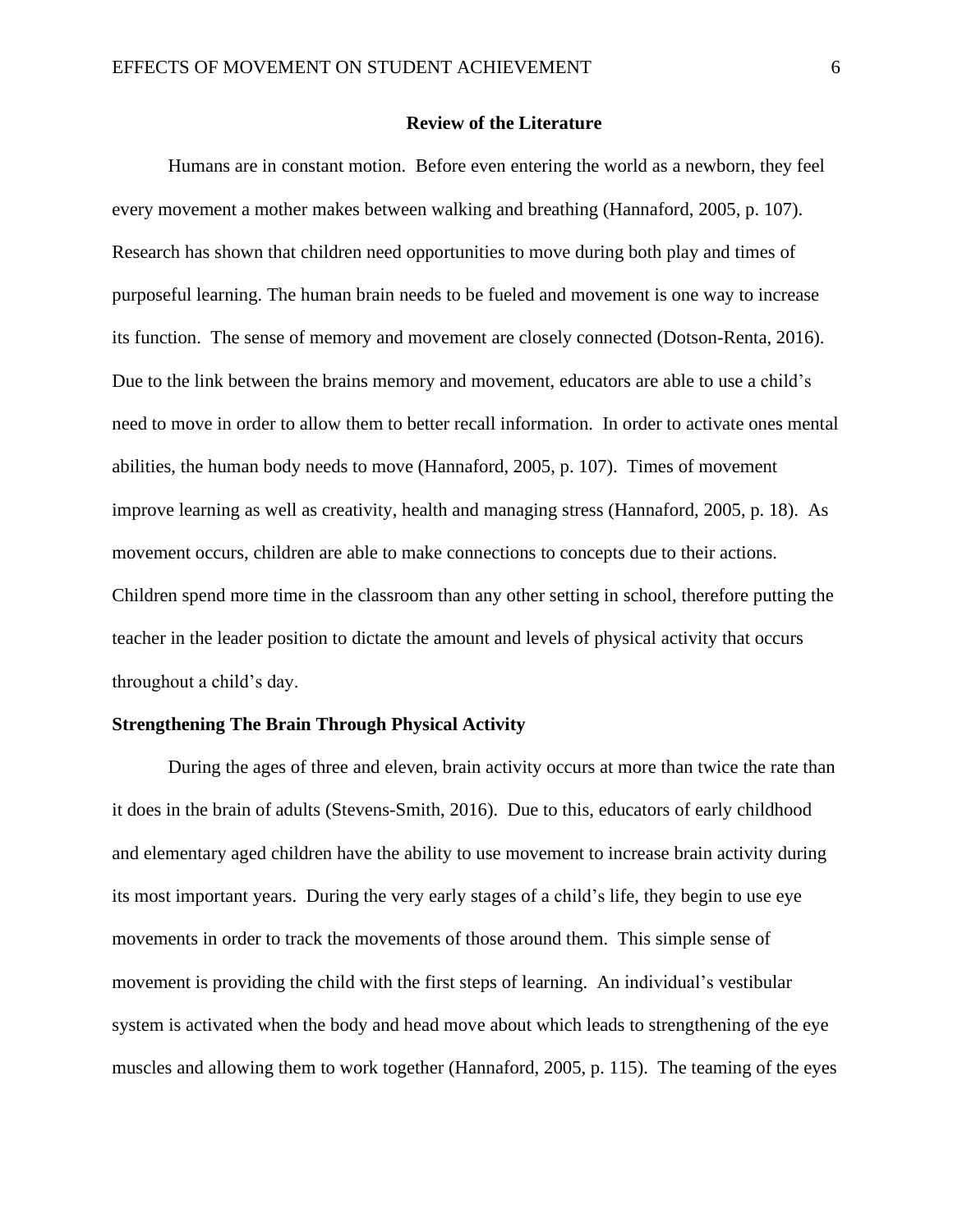results in students being able to better focus, track and concentrate while reading (Hannaford, 2005, p. 115). One of the first sensory systems to mature is the cerebellar or motor activity (Jensen, 2005). The interaction between the cerebellum and the vestibular, or inner ear, allows one to keep their balance as well as make actions and movements (Jensen, 2005). From the earliest days of a child's life, there is a strong need for physical activity. Being active results in increased development that will apply and assist in all aspects of their lives. As children grow in age, their need for physical movement continues. When simple movement actions such as swinging or jumping occur, they are stimulating this interaction and working the cerebellum, which will also be used when completing mentally rehearsed tasks in the classroom (Jensen, 2005).

In 2005, a study by Hannaford (2005) found through brain scans that children learn best when they are active because movement causes neurons in the brain to better take in information (Stevens-Smith, 2016; Hannaford, 2005). Researchers have found that the brain uses the same connections to move as it does to process reading, writing, and math (Stevens-Smith, 2016; Hannaford, 2005). As a child is moving, they are developing neurological foundations (Stevens-Smith, 2016). These foundations assist with problem solving, creativity, and the development of language.

Shorter times of learning result in higher levels of attentiveness and learning (Godwina, Almeda, Seltmanc, Kaib, Skerbetzd, & Bakerb, 2016). These ten-minute, active lessons allow the brain to boost its function and increase productivity (Godwina, Almeda, Seltmanc, Kaib, Skerbetzd, & Bakerb, 2016). As higher levels of physical activity occur, the brain and cognitive health of a child grows (Erickson, Hillman, Kramer, 2015). There is also an increase in blood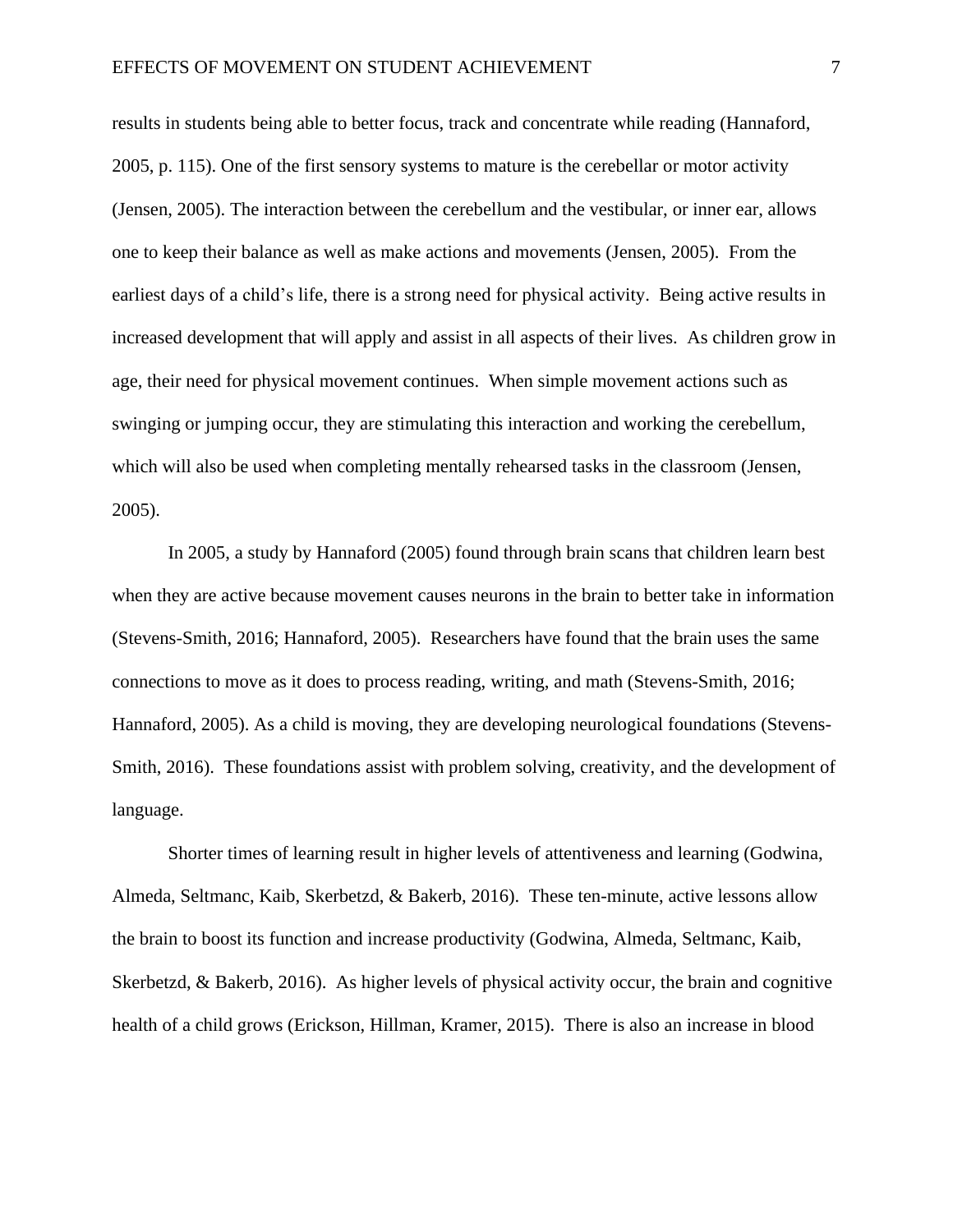flow and oxygen in the brain, resulting in higher neural connectivity and nerve cell growth, which controls learning and memory (Center for Disease and Control Prevention, 2010).

Research shows that the part of the brain that is worked during movement, is the same part of the brain that is used during learning (Stevens-Smith, 2016). By incorporating physical activity in the classroom daily, children are able to exercise parts of the brain that are otherwise not exercised.

#### **Physically Fit and Healthy**

As students are moving and engaging themselves in learning, they are more physically active. Children who are physically fit are more likely to concentrate better than those who are not, which allows them to be able to focus on tasks for longer periods of time (Helgeson, 2011). When a child is unable to focus on content, it is likely that they will miss large amounts of information or direction and later be unable to recall needed information. One way to promote physical activity in children is by incorporating movement into the daily classroom routine. The use of movement can assist in helping the mind to find ways to express creativity. Through creative movement, students show increased understanding, appropriate behavior and positive attitudes towards school (Skoning, 2010). Increasing movement in the classroom can help reach students who do not do well through typical instructional learning (Skoning, 2010).

It is recommended that children participate in physical activity daily, for a minimum of sixty minutes (Center for Disease and Control Prevention, 2010). Participating in physical activity regularly, helps reduce the risk of childhood obesity and chronic diseases (Gao, Chen, Sun, Wen, & Xiang, 2018). Before a child is able to be successful in the classroom, their basic needs need to be met. One of these needs includes being healthy and having a body that works well because it feels good. An obese or ill child, is going to have a harder time being engaged in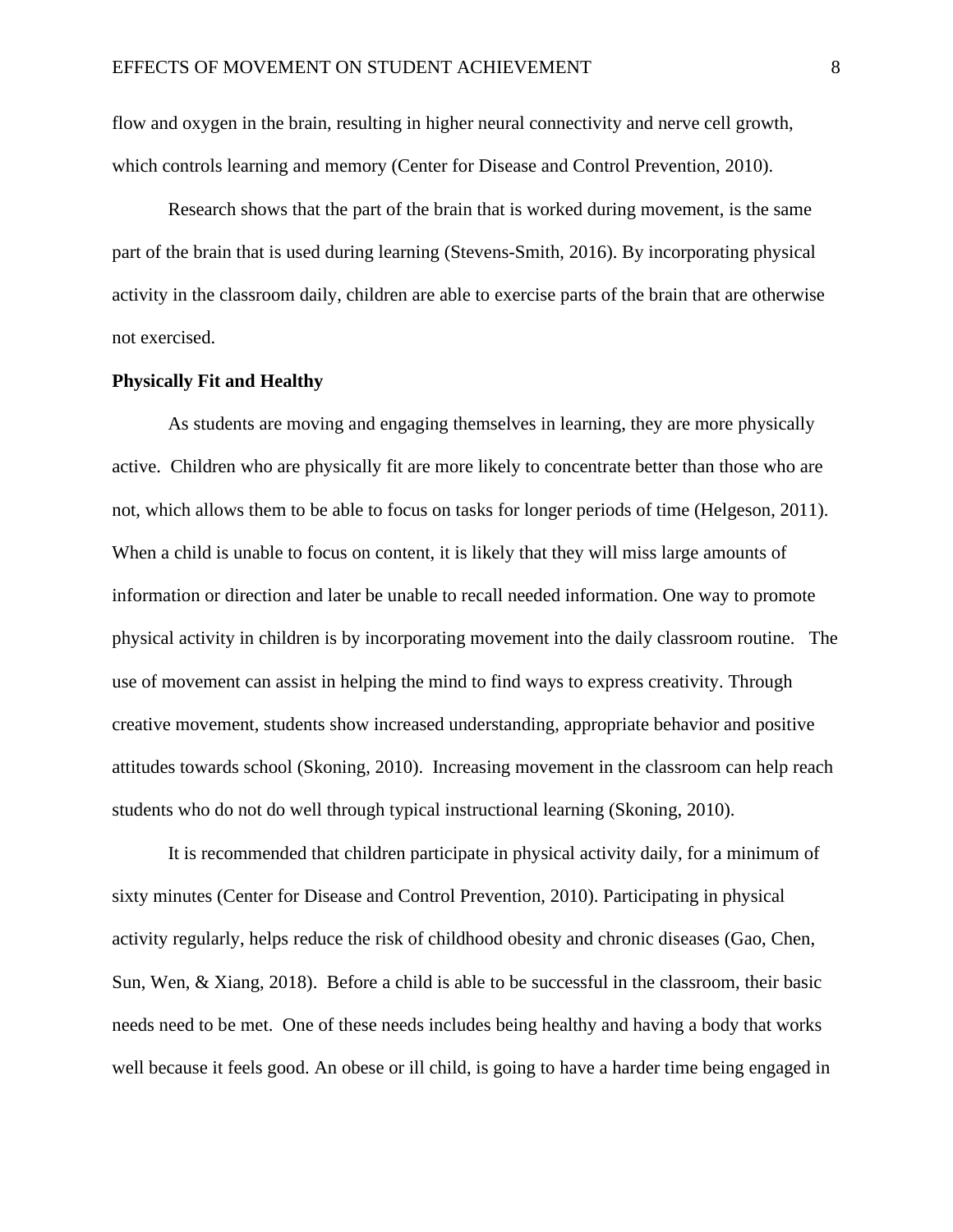their learning due to these troubles with their health. Children who are physically active have higher levels of cardiorespiratory fitness, stronger muscles, lower body fat, and stronger bones (Center for Disease Control and Prevention, 2019). The early school years are a time in which children can learn and practice good health and exercise and allow it to become a lifestyle that will stick with them throughout their childhood and adult life. When children are physically activity from an early age, they have a better chance of living a healthy adulthood (Center for Disease Control and Prevention, 2019). As students spend the majority of their waking hours in the classroom, being physically active at school will provide them with much of the daily exercise that is needed to maintain a healthy lifestyle.

#### **Reducing Stress, Anxiety and Depression**

In today's society, the pace is fast and the stakes are high. High levels of stress and anxiety in children has led to the need to teach them the ways of living a healthy and physical way of life (Gorman, 2017). Through physical activity, a child is able to increase their strength and self-esteem as they are reducing their anxiety and stress (Gorman, 2017).

Braniff (2011) studied the use and benefits of energizers when students appeared nervous. The energizers lasted from three to five minutes and could occur anywhere in the classroom. Students jogged in place, hopped, played the air guitar, did jumping jacks or basic stretching. As students participated in these energizers, they got their hearts pumping and oxygen flowing. Braniff's findings reported that students felt that exercising kept them from worrying and helped them stay awake and alert (Braniff, 2011). The distraction of the movements allowed the students to drown out the thoughts that were taking over their minds as they focused on the actions that their bodies were creating.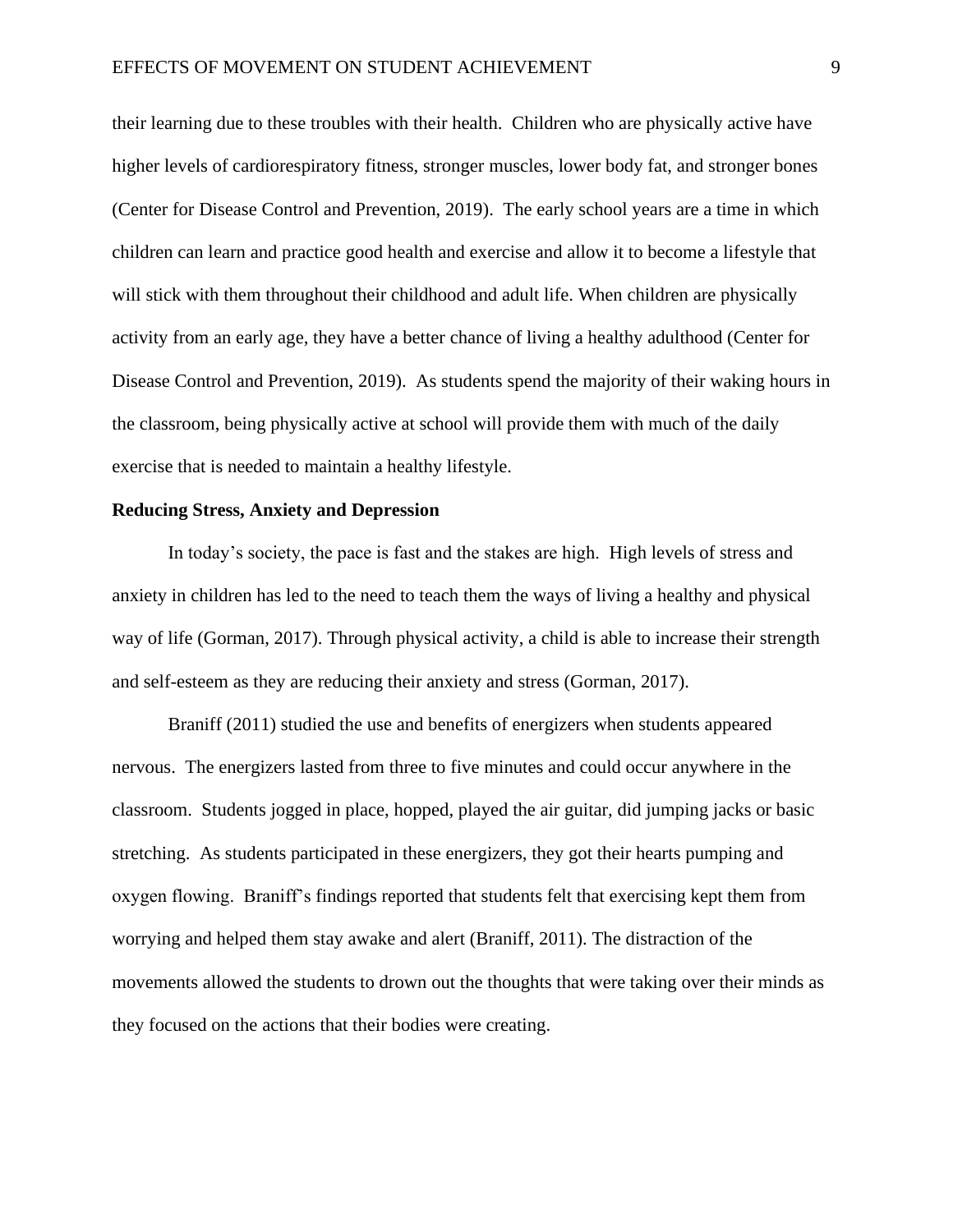Dance and yoga are two types of ordinary movement that can be used in the classroom. Dance is a form of natural movement that acts as a stress relief and leads to the generation of more creative and constructive thoughts (Furmanek, 2014). Dance breaks can allow students to release the stress of a lesson and recollect their thoughts and feelings all while gaining the advantages of being physical active. Through the movement of structured yoga, educators can get students moving while also teaching a coping skill that will help with mental health. The practice of yoga is commonly used to connect the mind and body. Yoga can be used for both religious and nonreligious purposes (Williamson, 2012). The practice assists in lowering blood pressure and risks of heart disease, increasing balance, and providing guidance in reducing depression (Williamson, 2012). Along with the number of health benefits, Yoga is also a valuable tool to use in the classroom. A third grade teacher at a Title 1 school in Atlantic, needed to find a way to help control the fussing, inability to focus, and overall off-task behavior of her students that took away from their learning. Through simple yoga breathing exercises and poses, Jackson found an instant change in her student's attitudes and behaviors. After the introduction and practice of yoga skills, the students were able to solve their own problems, focus for longer spans of time, participate in lessons that now ran smoothly, and their standardized tests scores were the highest among the school (Williamson, 2012). Guiding students in simple yoga movements provides a natural form of releasing stress and anxiety. Learning new breathing concepts and yoga stretches and poses provides students with a technique releasing negative energy that can be used in other times of need.

The feeling of stress and depression can have a strong impact on the brain and therefore, influence school performance and success. When in a depressed state of mind, cortisol in the body is high and dopamine is low (Hannaford, 2005, p. 181). Dopamine provides the brain with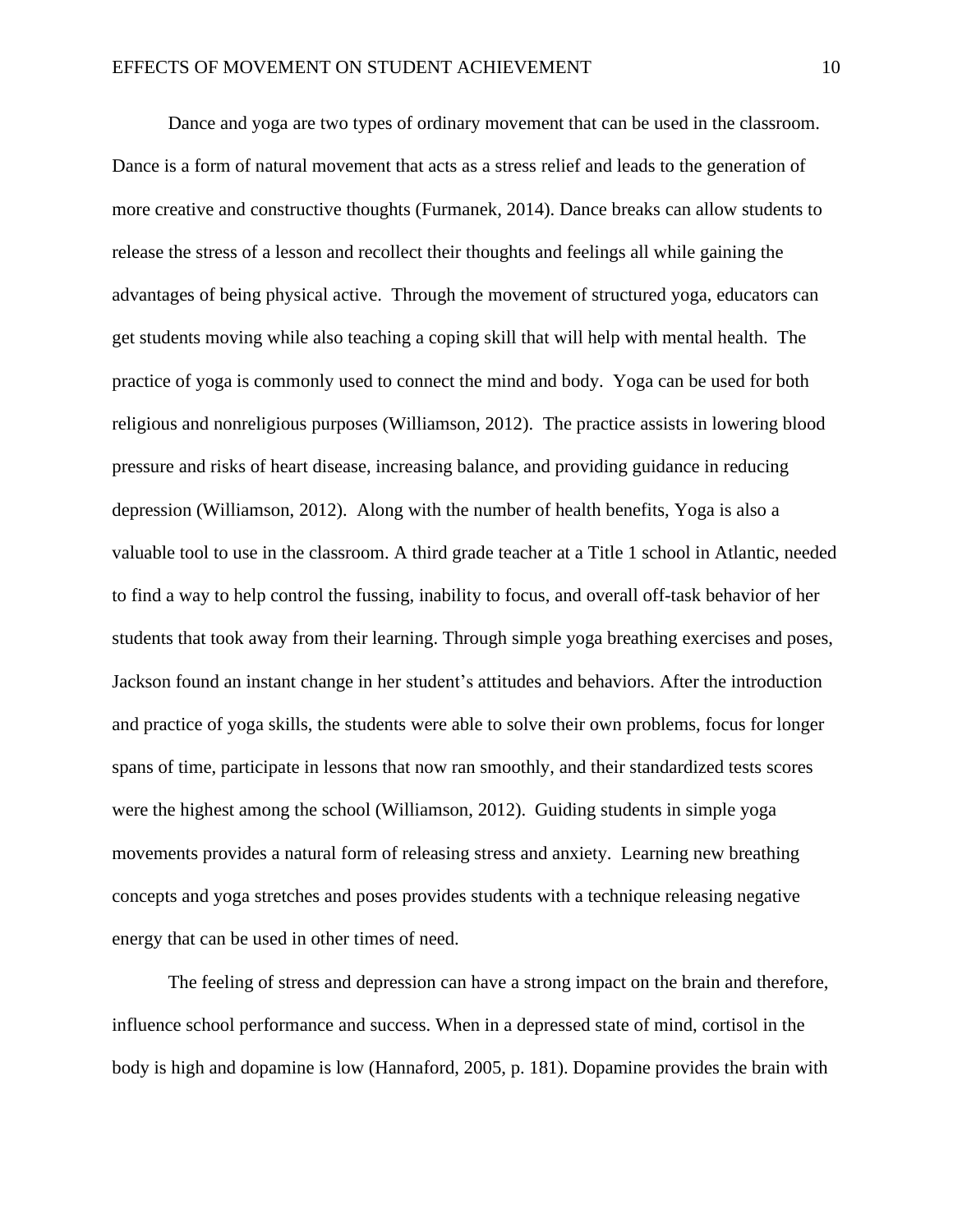enthusiasm, so when it is low, motivation lacks and one can become depressed (Hannaford, 2005, p.181). During play and times in which children are active, dopamine levels increase, resulting in learning being able to occur naturally and the brain being filled with motivation (Hannaford, 2005, p. 181).

#### **Content related movement**

Due to the large amount of curriculum and assessment that is required of teachers and students, it can be difficult to replace limited instructional time with movement. Research shows that teachers are more likely to think positively of movement activities if the times of movement are related to content (Miller, 2018). In order to remember a thought, a movement must be tied to it (Hannaford, 2005, p. 109). In an elementary classroom, movement related to content can be seen in a number of ways. Simple movement activities can include writing at an easel instead of a desk, practicing spelling words with pool noodles or magnets instead of paper and pencil and working in groups. Rather than going around the circle, reading aloud from a text, students may be up, and acting out the lines, creating a visual and kinesthetic understanding of the story. In math, students can use the manipulating of counters or base ten blocks in order to solve a problem rather than using a calculator or worksheet. These activities allow the brain to be active while not taking away from instructional content. Academic lessons that combine physical activity with academic content better engage students in learning (Miller & Lindt, 2018).

Miller and Lindt (2017) completed a study to determine if a lesson that incorporated movement would create higher levels of student interest. They tested their study by comparing the outcomes of second and third grade math and reading classes when lessons included movement and lessons thats included no movement. Following teacher training of how to rate student interest through observation, the classes were taught the same concepts, some classes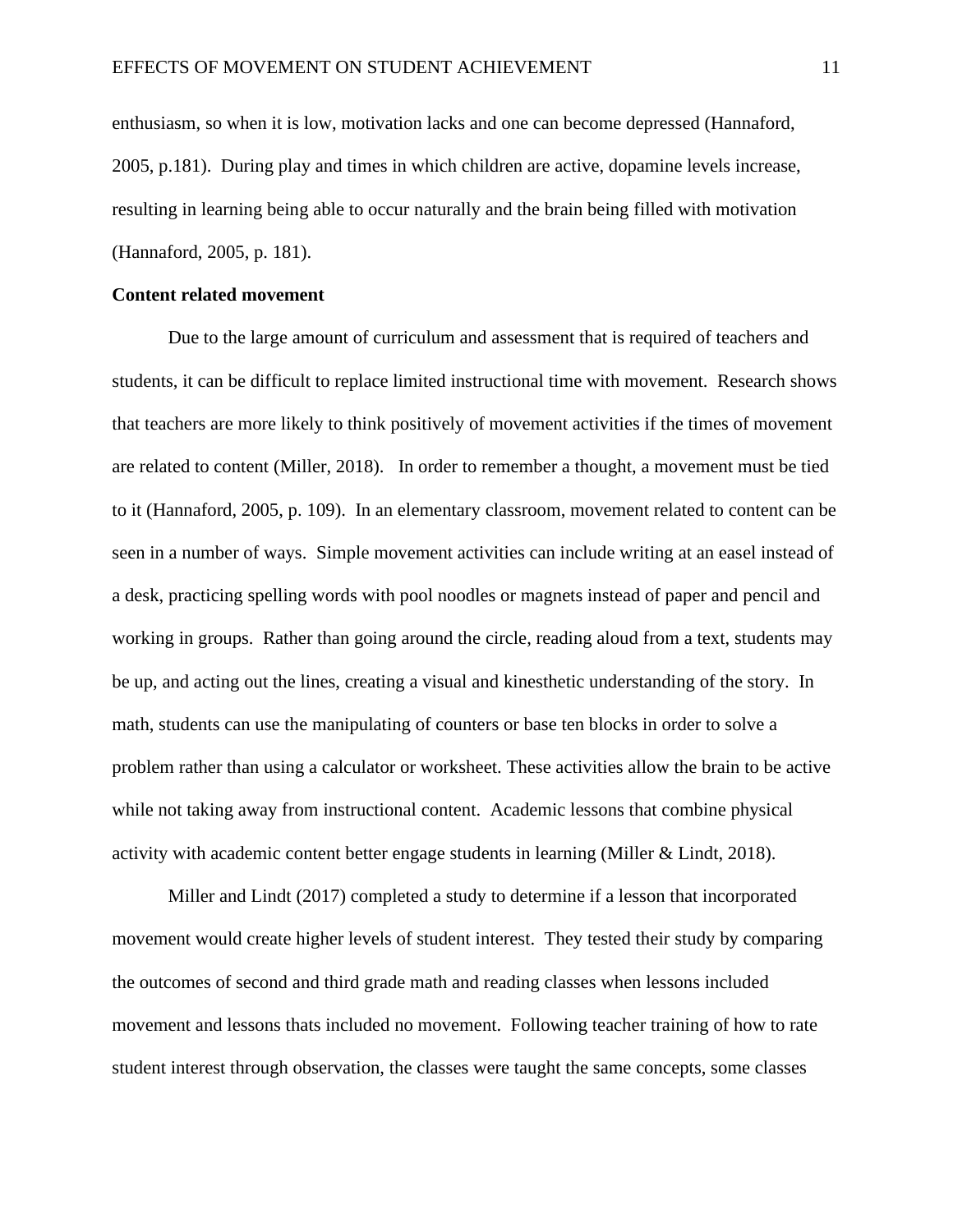with movement and others without. All movement was related to the content but incorporated through different ways such as how the information was presented, how students applied the information and/or through assessment. Lessons that involved movement did not take away from any instructional time. Movement in math was added through dancing to the Macarena while skip counting, learning songs to recall different math concepts and organizing themselves into lines and groups to better understand word problems. Simple movement was also incorporated through allowing students to move around the room to collect materials needed for a lesson. Through trained understanding of rating students through observation, the study concluded in finding that students were far more excited, engaged and attentive during lessons that involved movement compared to lessons that did not (Lindt, & Miller, 2017).

The following year, Miller and Lindt (2018) also studied four elementary classrooms during the last two weeks of the school year. The program involved incorporating physical activity into typical math and reading lessons. During the first week of the study, two classrooms were controlled while the other two classrooms participated in the movement intervention. For the second week, the classrooms switched roles. Each physical activity in the intervention room, included movement that focused on the academic content. Through teacher observation and reflection, it was found that students showed enjoyment, engagement and were learning when lessons incorporated content related physical activity (Miller & Lindt, 2018). When reflecting on lessons involving physical activity, the four teachers were quoted with statements that inquired that, all kids participated, showed excitement and on-task behavior, worked toogether, and everybody was involved (Miller & Lindt, 2018). When speaking of the week of controlled learning, their statements took a much different focus of students appearing lost, restless and often having their heads down on their desk (Miller & Lindt, 2018). The study's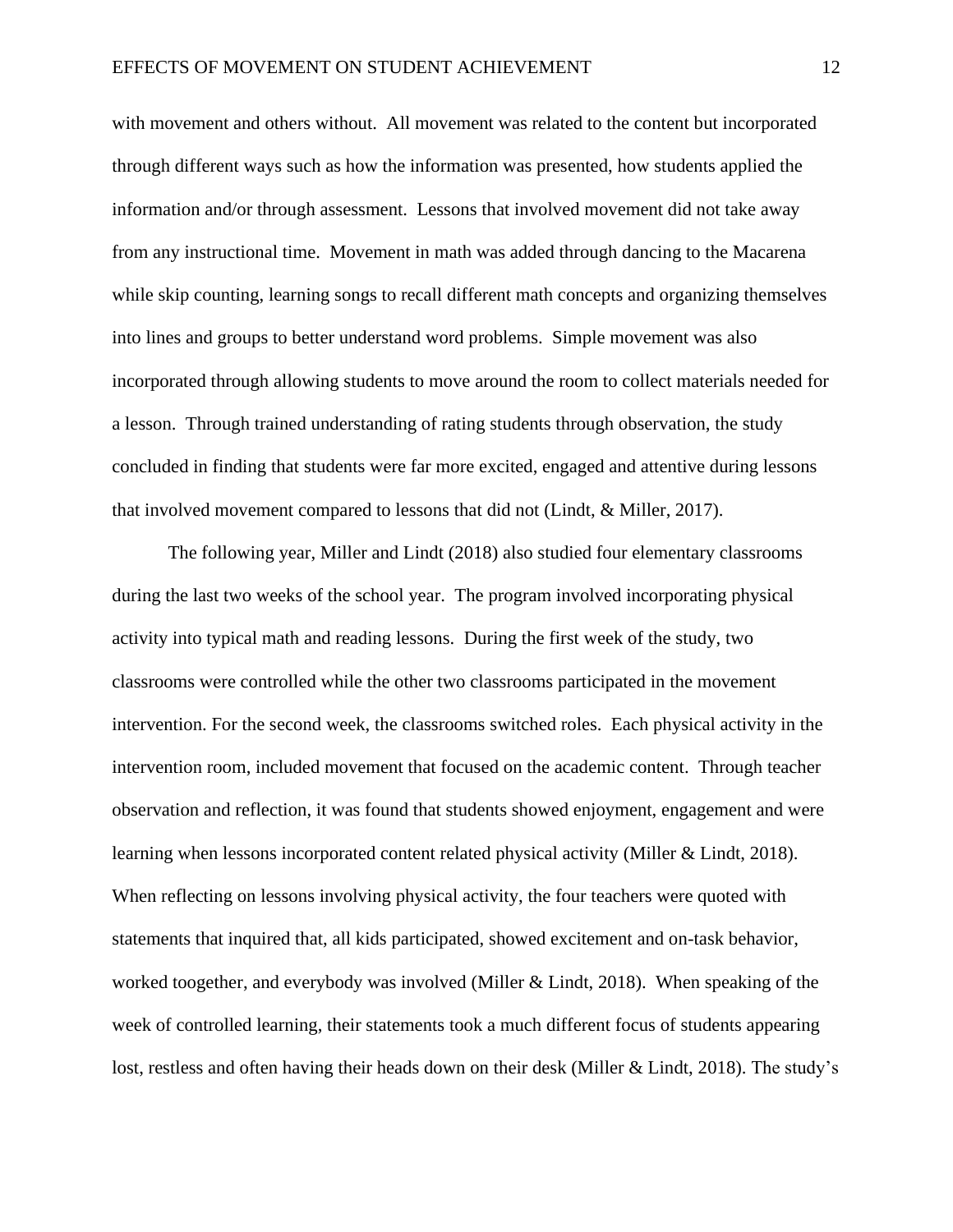findings resulted in the understanding that student interest was sparked when there was movement included in the activity which led to an increased engagement in learning.

Skoking (2010) conducted action research in a classroom of 27 fourth and fifth grade students, which ranged from general education, learning disabilities, emotional and behavioral disabilities, cognitive disabilities and autistic students. Time was not taken away from instruction but rather implemented within lessons. Lessons consisted of students moving around the room and acting out characters in books. This resulted in struggling students being able to better remember characters and story lines due to making connections with their body movements (Skoning, 2010).

Children have the tools of their body at their use wherever they go (Armstrong, 2002, p 82). Unlike worksheets or writing utensils, they always have access to their body as it is working to help them with every life move that they make. Howard Gardner's theory of multiple intelligences supports the idea that humans consist of eight intelligences and that are many ways to be smart. Bodily-kinesthetic intelligence is one of Gardner's discovered intelligences and supports the idea of using one's whole body to understand ideas and express feelings (Armstrong, 2002, p. 7). This intelligence involves the movement of the body in order to complete a task or understand an idea. By repeating purposeful physical movements that represent an idea, students with a bodily-kinesthetic intelligence can gain a deeper understanding as their movements allow them to internalize the information (Armstrong, 2002, p 85).

#### **Recess Activity**

Recess is a time in the school day that allows children leave the walls of the classroom and make many of their own choices. They can decide to run and exercise their bodies or sit and relax as they visit with their peers. Recess has often been the only time of the school day in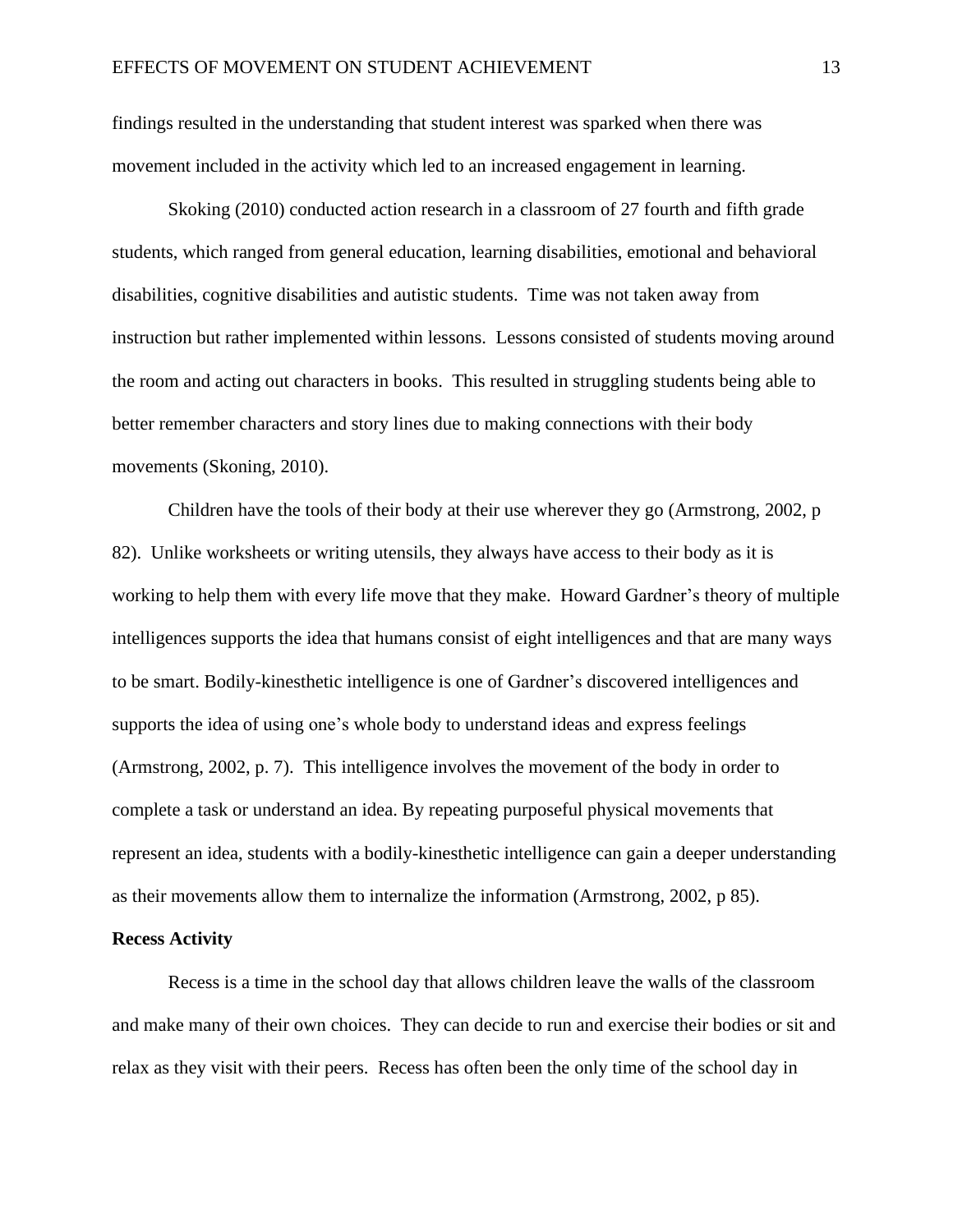which children were able to move their legs as fast as they can, talk or yell to whomever they want, and take time to be young children with free spirits. Being outside of the classroom brings different sets of rules and opportunities to think and process ideas that are unrelated to academics. Recess is an important part of a child's school day. As they run and play, they are also working on social skills that carry with them into the classroom. This period of movement can greatly affect the rest of their school day success. This period of unstructured learning can contain some of the most important learning a child can do. The time spent at recess has a positive impact on relationships, the ability to concentrate and on-task behavior (Center for Disease and Control Prevention, 2010).

Findley (2017), a fourth grade teacher at a Midwest school, completed action research with her twenty-six students in order to determine the effect of student achievement when recess minutes were increased. Data showed that students were more on task when they had a recess period within forty minutes of a lesson (Findley, 2017). Student's on-task increased when recess was provided (Findley, 2017). The results of the study showed that their minds were able to better focus on the content and stay on-task compared to times in which recess was not provided and more off-task behaviors occurred (Findley, 2017).

Lay (2006), a Midwest kindergarten teacher, posed the question of how will regular movement opportunities impact student engagement in a kindergarten classroom and completed research to better the education of her students. This question developed from her realization that during school day afternoons, there was a decrease in attention and stamina and an increase in the number of behavior reminders she gave her students. These behaviors were greatly affecting the learning and achievement of her students. Using a mixed-methods approach, she studied the number of off-task behaviors during a four-week period. For the first two weeks, students were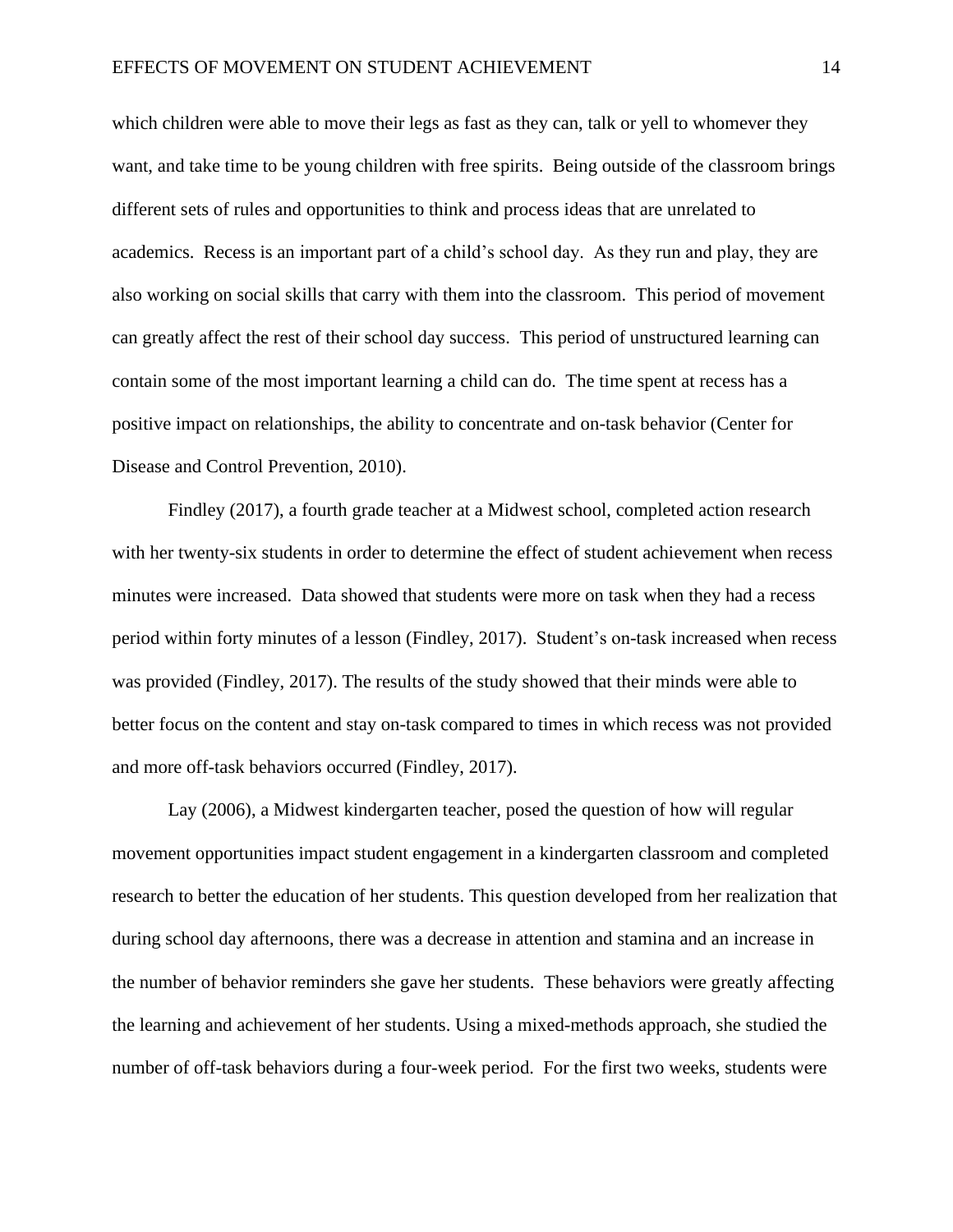given no additional movement opportunities outside of their usual recess period. During the next two weeks, a ten-minute recess and guided movement breaks were added before the afternoon independent work time. The final week added a third movement activity that consisted of having a moving corner that students visit when they felt the need to move their body. During the times when students participated in additional movement, Lay's findings showed a decrease in incomplete tasks, off-task reminders given, and attention seeking behaviors (Lay, 2006). By adding movement to the struggling afternoon, the behaviors of students was greatly impacted in a positive way. This change in behavior resulted in the increase of overall achievement of the students as they were able to focus and complete the tasks at hand.

Recess provides physical activity and a mental break during a long school day (Lay, 2006). This understanding can allow educators to use this period of time out of the classroom to provide students with more self-control when they re-enter the room. Research has revealed that this different type of learning can greatly influence a child's time in the classroom and allow them to be more successful in their learning.

#### **Brain Breaks**

A brain break is a brief period of time to let the mind wander away from instruction or direction, and is a necessary part of a child's school day. Breaks keep the human brain healthy and has an impact on cognitive abilities as well as the ability to make sense of ideas (Terada, 2018). These times of taking a break are an important part of a child's learning process. Brief, physical breaks improve behavior, resulting in students putting in more effort and an increased time on-task (Terada, 2018). As these times of break occur, the physical and brain health of students is working and improving.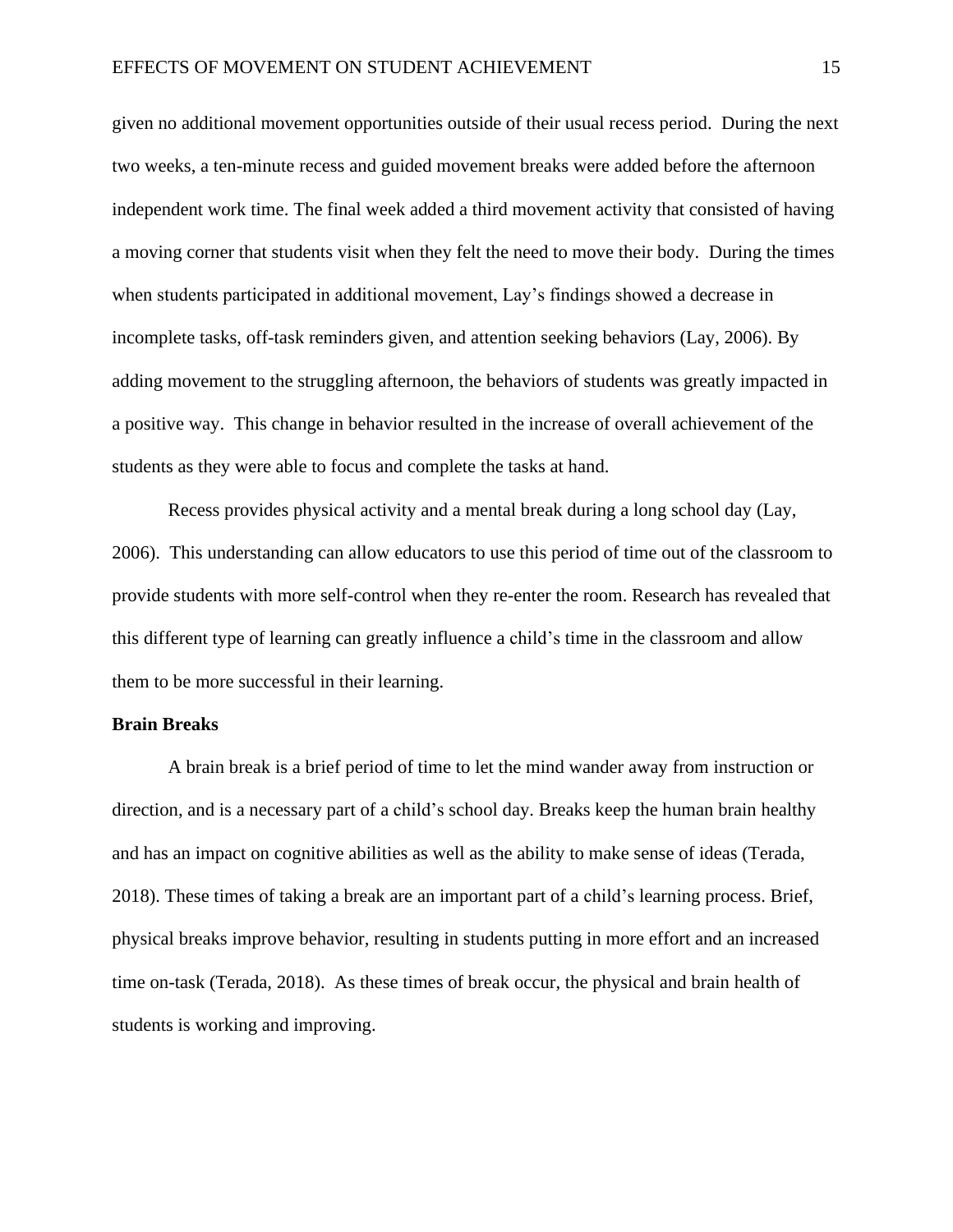Weslake and Christian (2015) investigated the impact that three different types of brain breaks have on student enjoyment, engagement and the time it takes for them to refocus following the break. They first studied the impact of a mental break on third grade students. For one week, the twenty-three students completed one five-minute break that involved only breathing exercises. Following this break, it took two to five minutes to get the students back on track and ready for the lesson. Next, they tested the impact that a physical break had on their students. This time of high movement was greatly enjoyed by the students and took an average of five minutes to regain focus following the activity. The third and final week incorporated a break that involved a moderate amount of physical activity, some of which was related to academic content. The average time of refocus following the activity was one minute. Weslake and Christian's study found that a moderate amount of physical movement during a brain break resulted in the least amount of wasted academic time (Weslake & Christian, 2015). This type of break allows students to press pause on the hard work their brain is doing, provides them time to be active and does not require a large amount of time to get them back on track with a lesson. Educators must be aware of the types of brain breaks they use and understand that too much movement may decrease the purpose and hopes of providing a break time.

Hannaford (2005) studied an elementary school teacher in New York City who provided her students with a rhythm break when they appeared to be uninterested in their learning. She led the class in coordinated ways of movement for two minutes. Following this movement break, the students were attentive to the lesson and engaged in the content (Hannaford, 2005, pg. 114). Modeling and promoting simple rhythm breaks provided students with the example of understanding when and how to take a break in order to get back on track.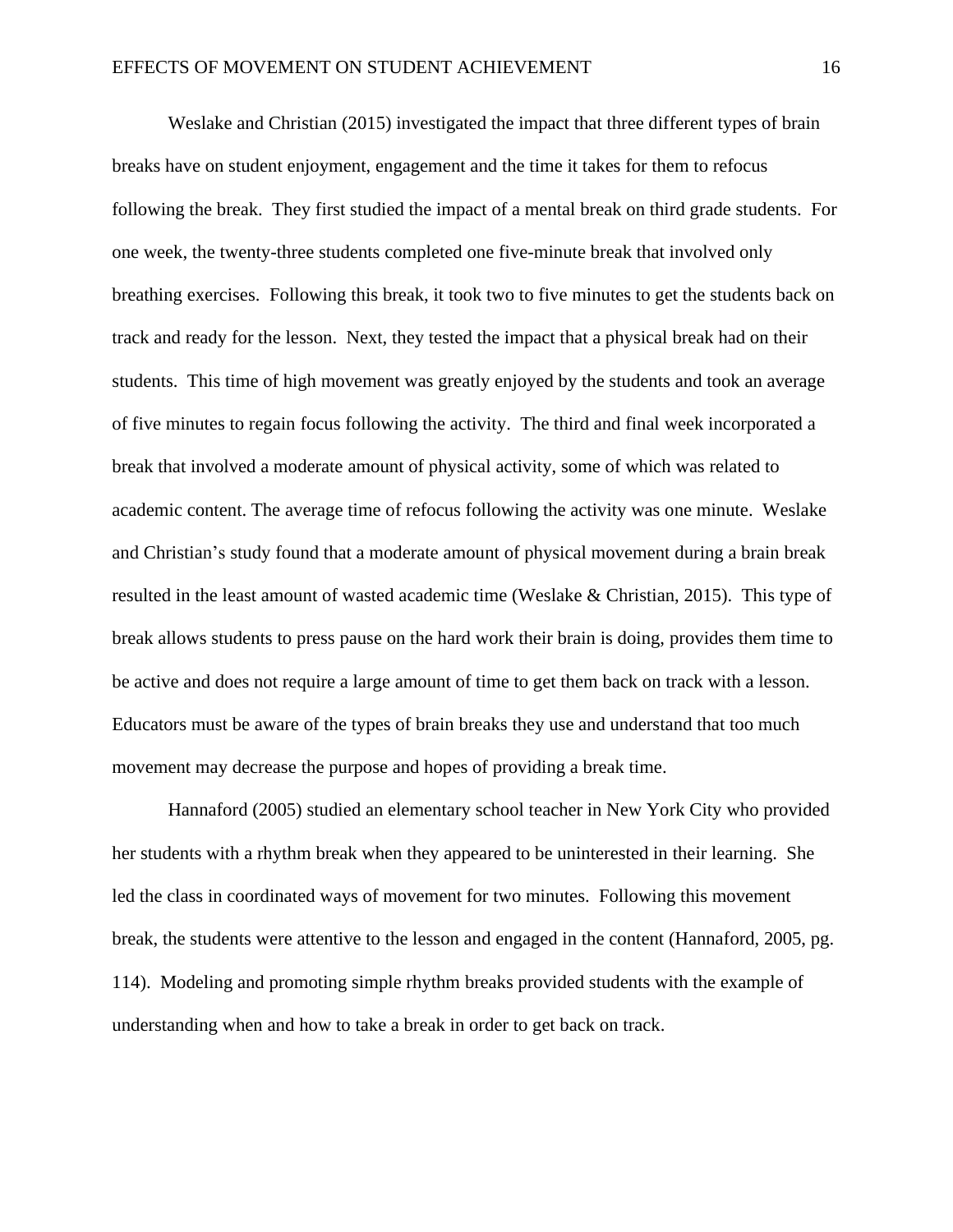Camahalan and Ipock (2015) conducted teacher initiated action research in a fifth grade classroom in hopes of improving student learning in math by incorporating physical activity breaks. The students selected for the study all struggled with basic math concepts, three of which have been diagnosed with ADHD. At the start of the study, students appeared out of shape and did what they could to avoid times of movement but by the end of the week, they were excited and showed relief when it was time to move their bodies (Camahalan & Ipock, 2015). Many of the breaks consisted of both the teacher and the students walking around the room and discussing math concepts. Following these times, students appeared more relaxed and rested as they got back to work and the amount of times students got out of their seats during work time dropped (Camahalan & Ipock, 2015). One of the math classes included math stations in which students completed a physical activity and then solved a math problem. Another day involved solving a test review problem, followed by completing a physical exercise. Data collection over the course of the week showed that by adding physical activity breaks during math lessons, off-task behaviors were decreased and the level of academic learning was increased (Camahalan & Ipock, 2015).

Lotta (2015), a fourth grade teacher in a New York State school district, designed a study to determine the effects that GoNoodle movement breaks have on student behavior and learning achievements. GoNoodle is a free, online resource that provides hundreds of short movement videos. These videos range in length, topic and type of physical activity. Lotta's study focused on the use of Zumba videos from the website. Every alternating day, students participated in a two to four minute Zumba between the subject of English Langue Arts and math. For six weeks, Lotta observed the behaviors of four randomly selected students on their engagement, attentiveness to the lesson, and all on and off-task behaviors. Lotta also analyzed student work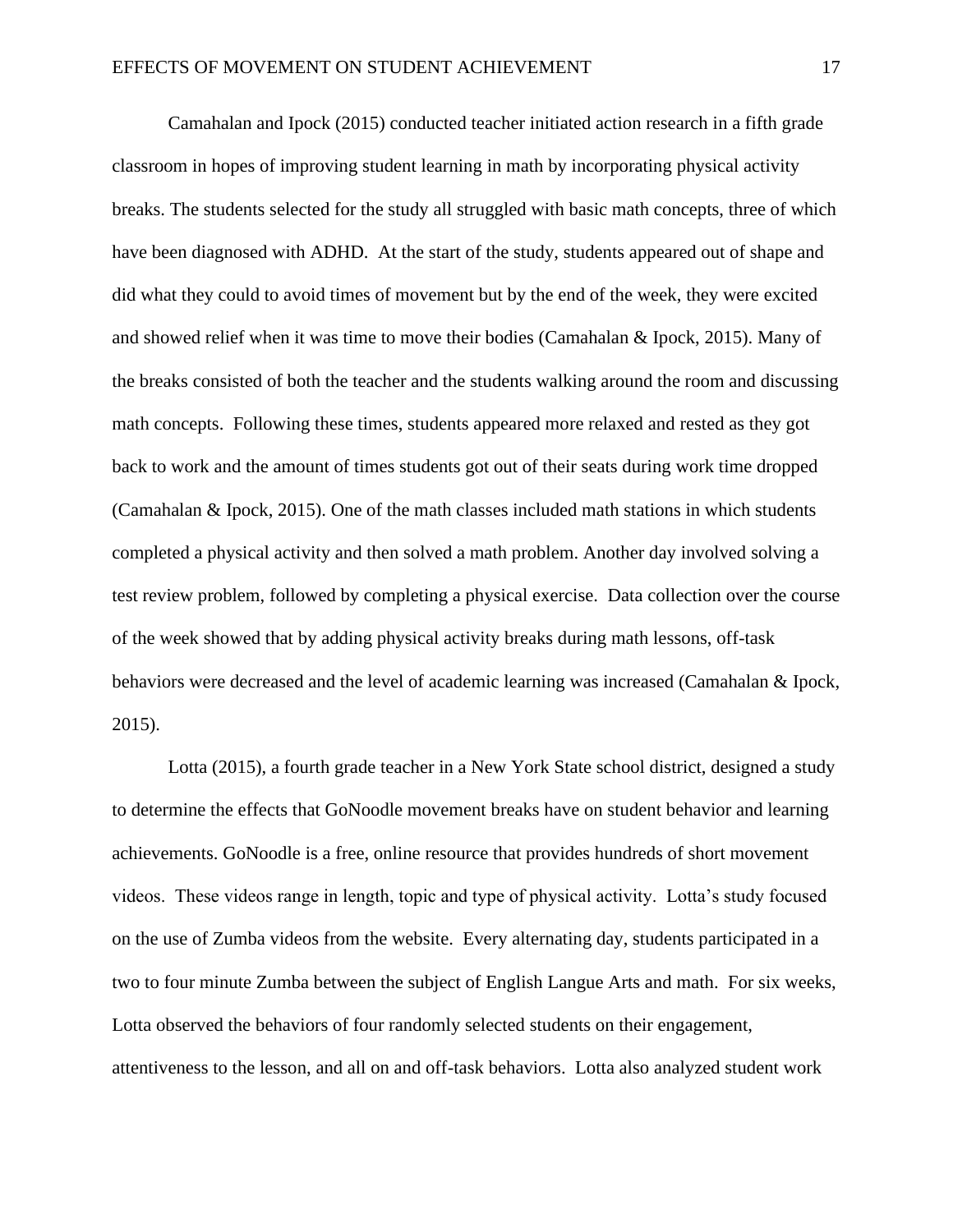and test scores during the six-week period. Results of the study showed that students were less tired and more attentive following the break activity, leading them to having more stamina compared to the days in which a movement break did not occur (Lotta, 2015).

The amount of time spent on a brain break can vary based on the time allowed in the classroom or the reason for the break. Research shows that taking a break to allow students to move their bodies does not result in wasted time, but rather sets the tone and energy for a successful time of learning (Camahalan & Ipock, 2015, Lotta, 2015). By implementing times of break and building student stamina, student achievement is increased (Camahalan & Ipock, 2015), Lotta, 2015).

#### **Increasing On-Task Behavior**

When students are disengaged in learning, it is natural for off-task behaviors to occur (Helgeson, 2011). If a child is sitting in once place for long periods of time, it is likely for their bodies to begin looking for something new to hold their attention. This is when disruptive behavior can occur and take away from learning. Children in elementary school are required to sit quietly for the majority of lessons that occur in the classroom during a typical six hour school day [\(Donnelly,](https://www.ncbi.nlm.nih.gov/pubmed/?term=Donnelly%20JE%5BAuthor%5D&cauthor=true&cauthor_uid=19665037) [Greene,](https://www.ncbi.nlm.nih.gov/pubmed/?term=Greene%20JL%5BAuthor%5D&cauthor=true&cauthor_uid=19665037) [Gibson,](https://www.ncbi.nlm.nih.gov/pubmed/?term=Gibson%20CA%5BAuthor%5D&cauthor=true&cauthor_uid=19665037) [Smith,](https://www.ncbi.nlm.nih.gov/pubmed/?term=Smith%20BK%5BAuthor%5D&cauthor=true&cauthor_uid=19665037) Washburn, [Sullivan,](https://www.ncbi.nlm.nih.gov/pubmed/?term=Sullivan%20DK%5BAuthor%5D&cauthor=true&cauthor_uid=19665037) DuBose, [Mayo,](https://www.ncbi.nlm.nih.gov/pubmed/?term=Mayo%20MS%5BAuthor%5D&cauthor=true&cauthor_uid=19665037) [Schmelzle,](https://www.ncbi.nlm.nih.gov/pubmed/?term=Schmelzle%20KH%5BAuthor%5D&cauthor=true&cauthor_uid=19665037) [Ryan,](https://www.ncbi.nlm.nih.gov/pubmed/?term=Ryan%20JJ%5BAuthor%5D&cauthor=true&cauthor_uid=19665037) Jacobsen, Williams, 2006). Implementing movement is an effective strategy to keep students attentive and focused [\(Helgeson,](https://search-proquest-com.ezproxy.nwciowa.edu/indexinglinkhandler/sng/au/Helgeson,+John/$N?accountid=28306) 2011). An effective piece of using movement as a management strategy is that it can be used with any aged child. While the nature of the activity may differ between age groups, the outcome is the same. Movement activities can be chosen depending on the current developmental state that the child is at. As they grow, so can the movement that they are provided. These movement activities engage students physically and mentally, reducing the number of off-task behaviors, resulting in more time spent on-task (Helgeson, 2011). In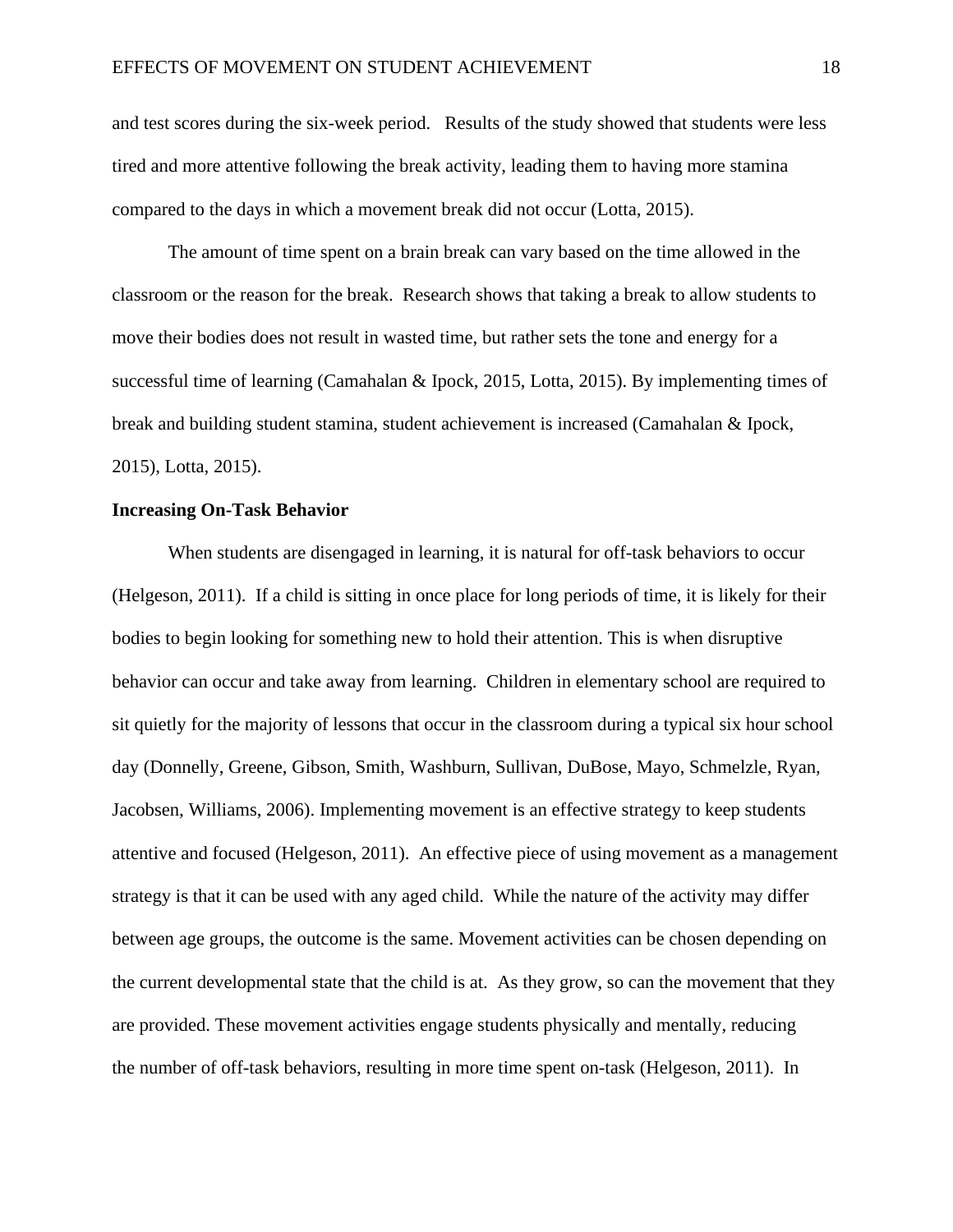Skoning's 2010 study, it was found that when the class was engaged in physical activities, the teachers noticed fewer behavior problems (Skoning, 2010). When finding students are disruptive and off task, adding movement can decrease the off-task behavior, as students are more engaged and attentive.

Braniff (2011), a fourth grade teacher in a Midwest community found that her students showed little to no enthusiasm or personality as they sat at their desks and worked quietly during the school day. She conducted action research to determine the effect that an active classroom would have on her students. Through observation and student journal entries, she found that an active classroom positively affected her classroom management, which resulted in increased student achievement and engagement (Braniff, 2011). Her techniques to an active classroom were simple, yet greatly allowed her to manage student behavior and decrease the times in which students were off-task. Allowing students to move around the room and sit where they pleased, resulted in an increase of on-task behavior and appropriate participation in the learning activities (Braniff, 2011).

Blasberg (2017), a lower elementary teacher at a Montessori school, developed an action research plan to determine the effect that movement lessons and jobs have on the on-task behavior of her students. From the beginning to the end of her six-week observational and data collection period, the average percentage of daily on-task behavior increased when movement was incorporated (Blasberg, 2017). Her findings also showed that during this time of movement intervention, there was a general increase in the productivity of students as well as the attitude that they had towards themselves and their work in the classroom (Blasberg, 2017).

In 2018, an action research project was established to determine the relationship between movement and student behaviors. Ackerman (2018) conducted the study with her four and five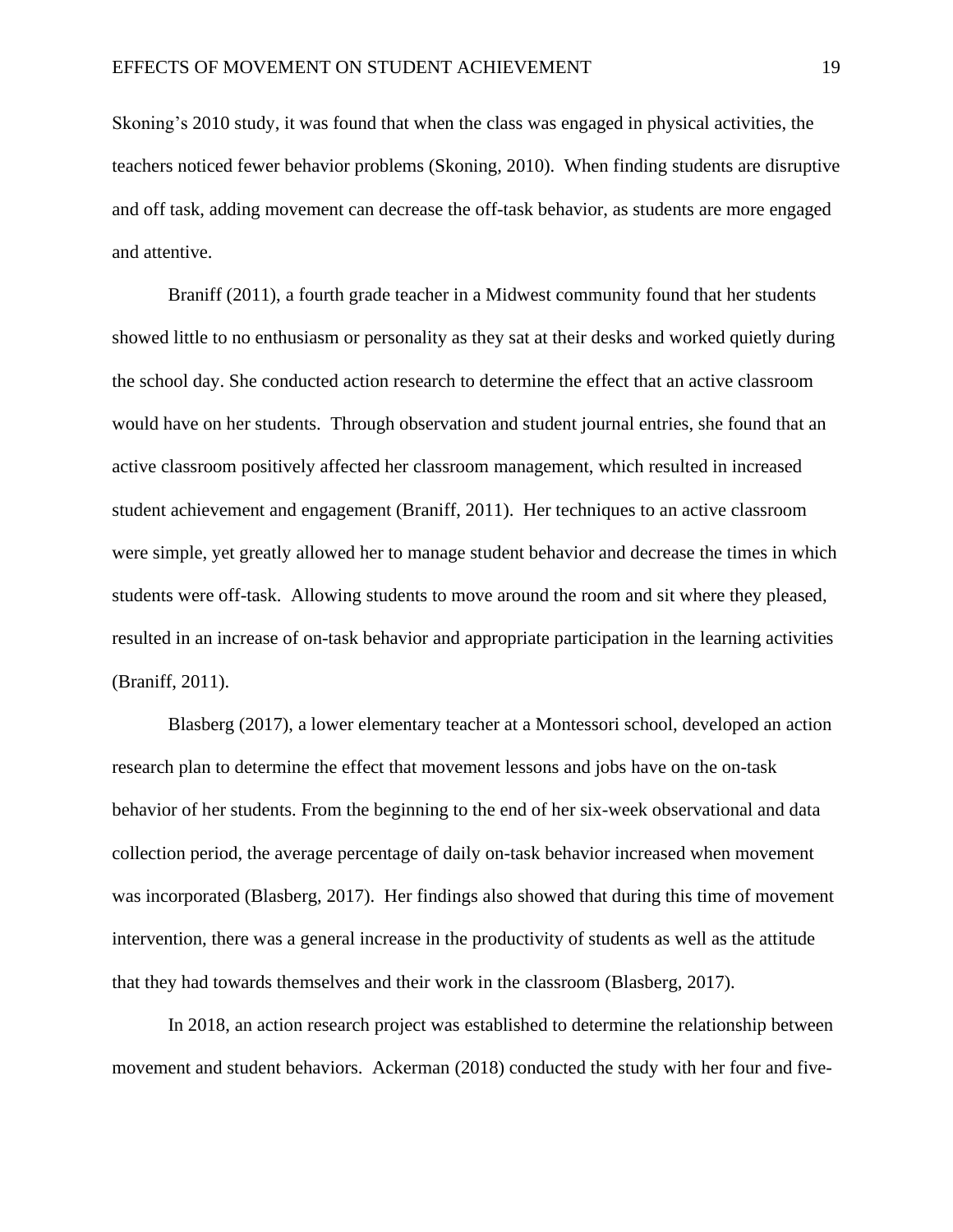year old students during a six-week period as she determined if added movement would increase the amount of on-task behaviors during an afternoon whole group activity. She studied the student's behavior during times of no breaks, ten-minute brain breaks, and fifteen-minute gross motor breaks. During the first two weeks of adding a ten-minute brain break movement to the afternoon, the number of behavior reminders given dropped from 146 to 88 (Ackerman, 2018). When a fifteen-minute recess took the place of the brain break, the number of reminders decreased further from 88 to 46 (Ackerman, 2018). Ackerman's results found that by increasing the amount of movement during the afternoon periods, her students greatly improved their ability to be on-task during learning.

Embling (2011), a student at State University New York, wanted to determine the relationship between physical activity and student on-task behavior. She developed a study that included a range of elementary age children in three different classes among the same school. The physical activity in this study was used only in ways that combined movement into the normal academic routine of sticking to learning objectives. Lessons were adjusted in order to integrate an increased amount of movement within the time of learning. Through observation and student journal entries, she determined that physical education and/or physical activity in all three of the classrooms participating in the study, had a positive effect on the on-task behavior of the students (Embling, 2011). In all three classrooms, on-task behavior increased when movement was incorporated into an academic lesson (Embling, 2011).

By implementing movement lessons and activities into the daily classroom routine, educators are able to increase student time on task as well as create an environment that results in higher student achievement (Embling, 2011, Blasberg, 2017, Ackerman, 2018). Research studies show that as students are able to move while learning, they are able to display more on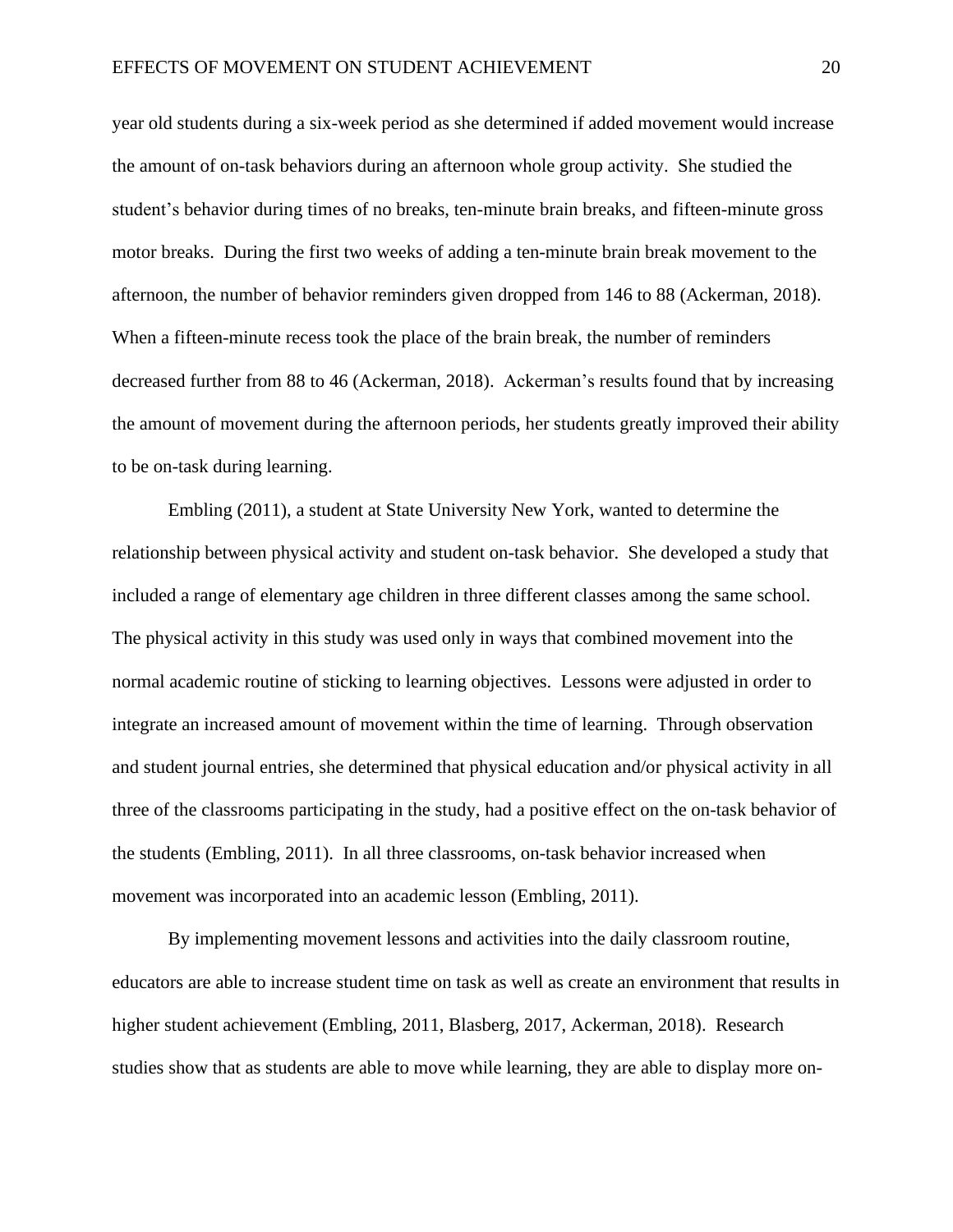task behaviors (Embling, 2011). Their on-task behaviors result in the ability to be more attentive to the learning, ensuing a deeper understanding and ability to retain the information (Embling, 2011).

#### **Reaching Students with Disabilities**

It is likely to see multiple children facing multiple types of disabilities, in classrooms around the country. These disabilities may be clear to the naked eye or may be hidden behind the face of what appears to be just another child going about their daily school routine. Many children today are faced with the struggle of living with a learning disability that interferes with their ability to be successful in school and other aspects of their lives. Movement opportunities can be especially beneficial to students with learning disabilities. As a child moves about, damaged tissue to and from the vestibular system is replaced by new nerves that develop (Hannford, 2005, p. 172).

A child who is in constant motion in class, is filled with an abundant amount of energy (Anderson, Rumsey, 2002). Students with this overwhelming amount of energy will likely benefit from learning while purposefully moving. ADHD, or Attention Deficit Hyperactivity is a disability commonly found in children. Children with ADHD have a deficiency in vestibular system development, leading to low function (Hannaford, 2005, p. 170). If students with ADHD are not encouraged or given the ability to move at a young age, it is possible that there will not have been enough vestibular activation to allow them to develop and grow as they should (Hannaford, 2005, p. 170). It can often be very difficult to reach and hold the attention of students with Attention Deficit Hyperactivity Disorder. If a child with ADHD is keeping their head and body still, the activation of their brain is reduced (Hannaford, 2005, p. 170). This is when it is clear that the child is no longer focused on the learning due to having been still for too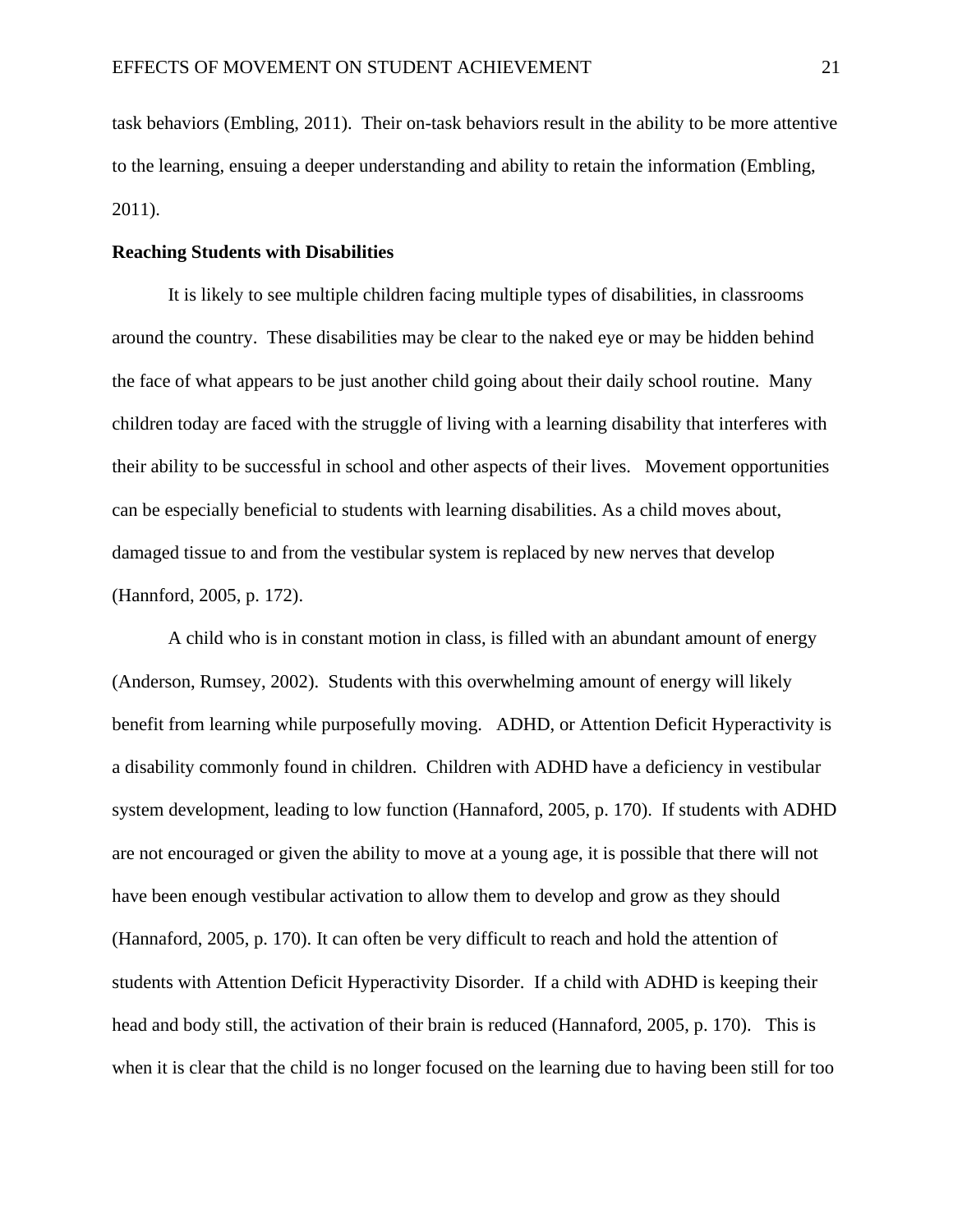long of a time. By allowing these students times of movement, they have a greater ability to be successful.

Hannaford (2005), worked with a fifth grade student who suffered from brain damage due to physical abuse she encountered at the age of six weeks. Over the years, her development had greatly lacked due to the damage on her brain. She was unable to read, write and communicate and so was placed in a special education classroom. Hannaford worked closely with her on academics as well as many life skills. Throughout times of basic instruction, she participated in five minutes of Brain Gym® activities. These activities consisted of physical movements that focused on activating the frontal lobes (Hannaford, 2005, p. 19). Next, Hannaford and the student would go outside and kick a soccer ball for ten minutes. This pattern carried on day by day. Five months into the physical movement implementation, the student was reading at a second grade level and was not only able to write, but enjoyed writing. At the end of the school year, she was reading near grade level and was able to communicate with others. Through consist times of movement using Brain Gym®, soccer, art, music, and interacting with peers, her abilities grew and succeeded at a rapid pace (Hannaford, 2005, pg. 20).

Autism is a biological disorder caused by dysfunction of the brain, resulting in deficiencies in social development and communication as well as the display of unusual behaviors (Micacchi, Giuliani, Cerbo, Sorge & Valenti, 2006). While there is limited amount of research on the topic, it is believed that children with autism lack in the amount of physical activity needed to assist in their development (Micacchi, Giuliani, Cerbo, Sorge & Valenti, 2006). It is common for children with autism to be excluded from activities or refuse to participate due to their different types of interests and behaviors. The classroom is a safe place in which educators can get children with autism up and moving. Knowing that movement allows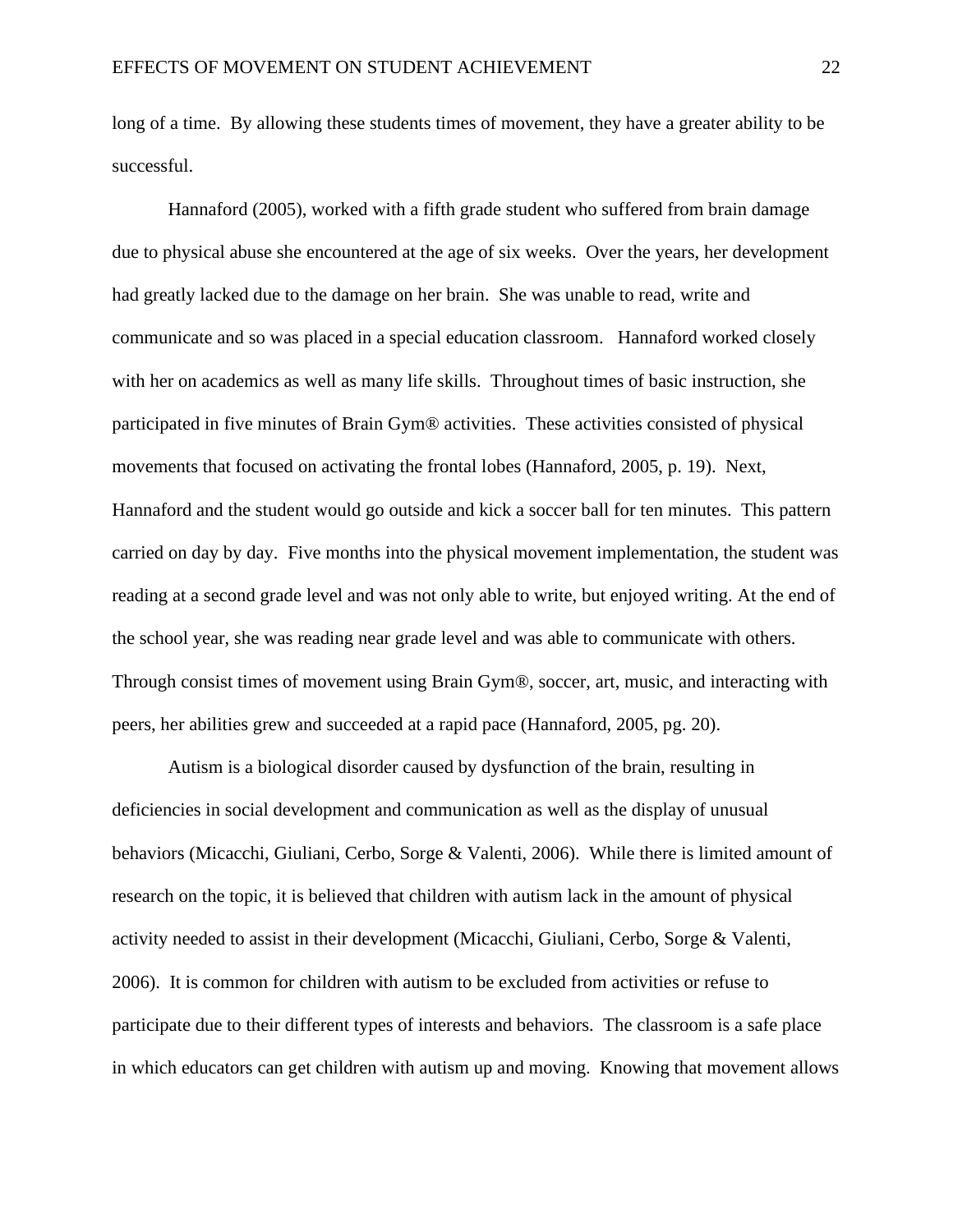damaged tissue to be overridden, providing times of physical activity to students with autism can be highly beneficial.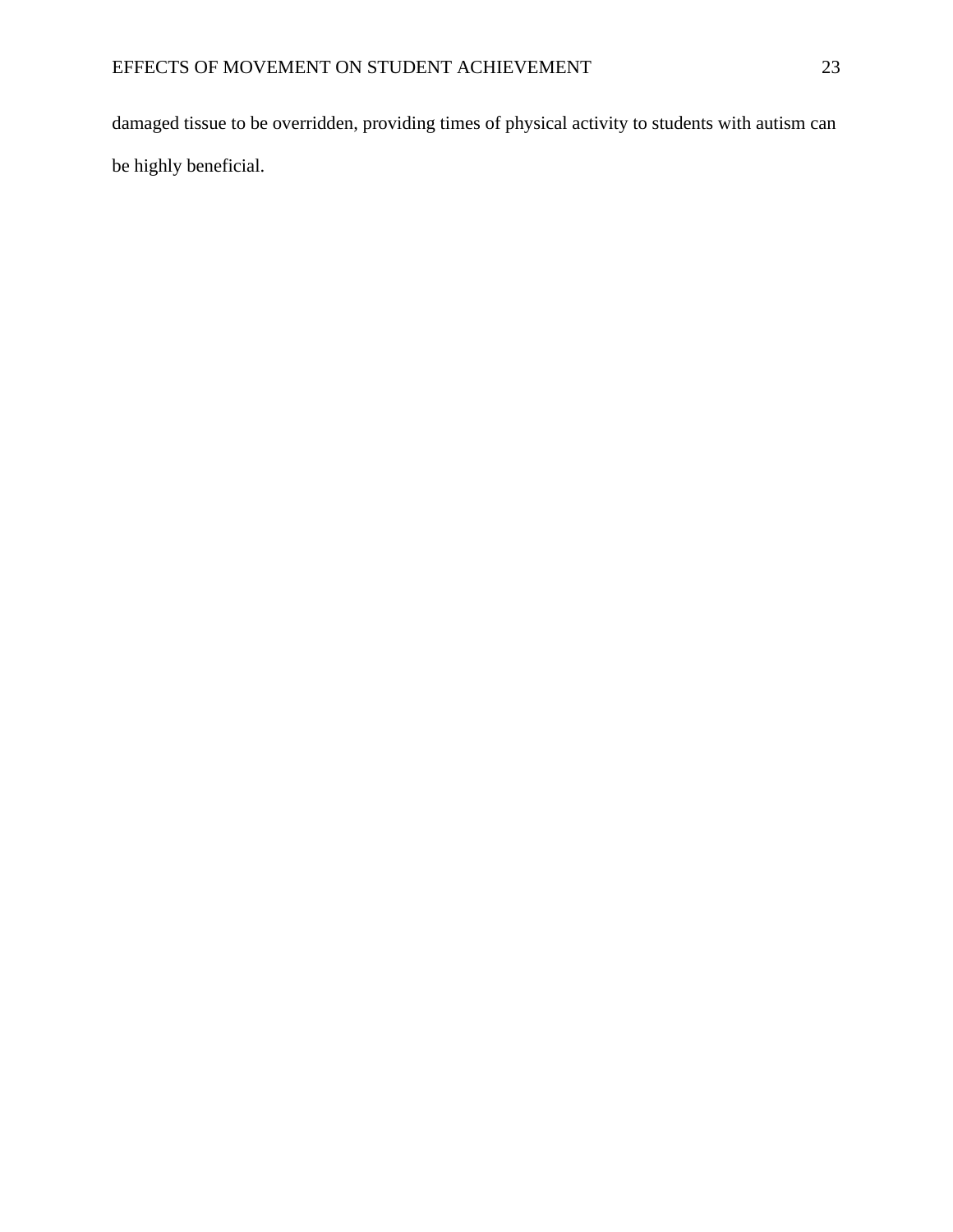#### **Application**

Movement in the classroom can take many forms, all of which can be make a different in the increased achievement of students. A simple way to incorporate movement into the daily classroom routine is by allowing stretch breaks and times in which students are able to walk to a new place in the classroom or pick where they would like to sit or lay as they work (Braniff, 2011). Allowing students to stand at their desk while they work is another way to provide them with the opportunity to move and get their blood flowing, without disrupting learning or work time (Terada, 2018). Movement can also be implemented through the use of short times of break provided by a number of developed resources, additional recess periods, and yoga (Terada, 2018). The sky is the limit in choosing or designing movement activities for children.

The online website, GoNoodle, presents a number of videos that provide movement and mindfulness. These movement videos provide physical activity, objective subject learning and an improved sense of community (Lotta, 2015). The videos range in length and can be implemented in ways that seem fit for every classroom. GoNoodles can occur, before, during, or after instruction. The movement activities can relate to academic content or be random and spontaneous. Many GoNoodle videos include a form of dance which helps reduce stress and anxiety (Furmanek, 2014).

Take 10 (2015) is similar online program that was developed by the International Life Sciences Institute Research Foundation with the help of health and education experts that combines academic instruction with physical activity (ILSI Research Foundation, 2015). These 10-minute breaks get students on their feet without taking away from academic time. The program incorporates academic objectives in math, reading, language arts, science, social studies, nutrition and health. Take 10 has been implemented in a number of countries, all in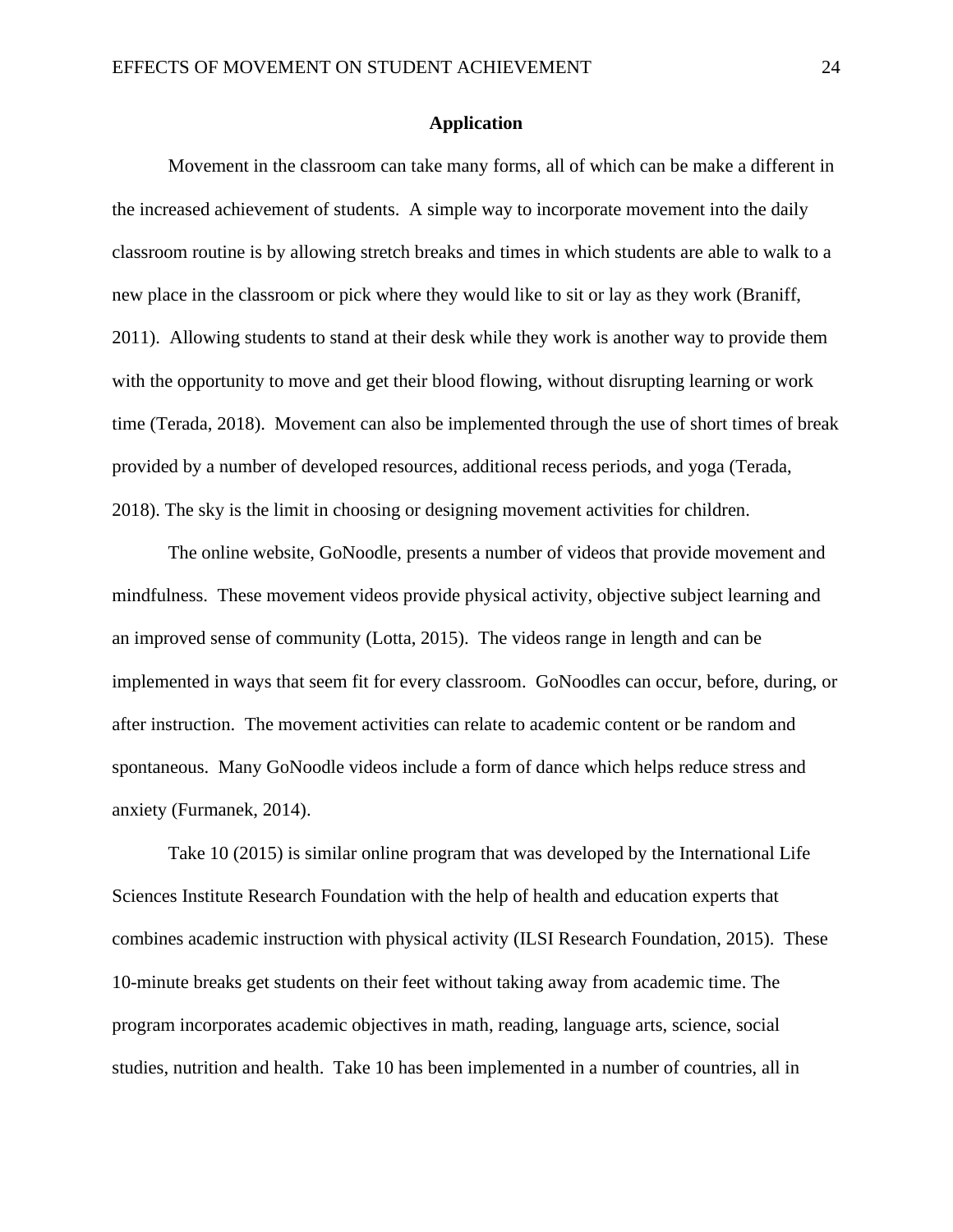which have resulted in increased on-task behavior, improved BRI, an increase in physical activity, healthy habits, and nutrition knowledge, and improved academic success (ILSI Research Foundation, 2015).

Another resource for physical activity breaks in the classroom is UNICEF Kid Power. This free, online resource uses short videos to address global issues and life skills while allowing students to make a difference in the lives of malnourished children just by getting their bodies up and moving (UNICEF Kid Power, 2019). Each time a class of students patriciates in one of the many movement activities provided, they are able to earn points that results in UNICEF sending food to children around the world who are in need.

Cross-lateral movements are a beneficial way to jump start brain function (Hannaford, 2005, p. 125). A cross-lateral movement involves crossing the midline of the body. These movements focus on activating sensory and balance by stimulating the body and mind, allowing learning to occur (Hannaford, 2005, p. 125). By touching the right elbow to the left knee followed by touching the left elbow to the right knee, areas of both brain hemispheres are forced to communicate, resulting in high activation (Hannaford, 2005, p. 131). Other cross-lateral movements can include making a figure eight using the arms, standing across from a peer and touching the left hand to their left hand, and the right hand to their right hand, as well as touching one hand down to the opposite ankle. The simple movements that these actions create assists in helping students become engaged and able to understanding the material (Hannaford, 2005 p. 125, 131).

In appropriate situations, recess minutes can be added to the school day. Before requiring students to sit still for a long period of time, a quick recess break can help to allow the child to be able to concentrate and stay alert as they are seated (Center for Disease and Control Prevention,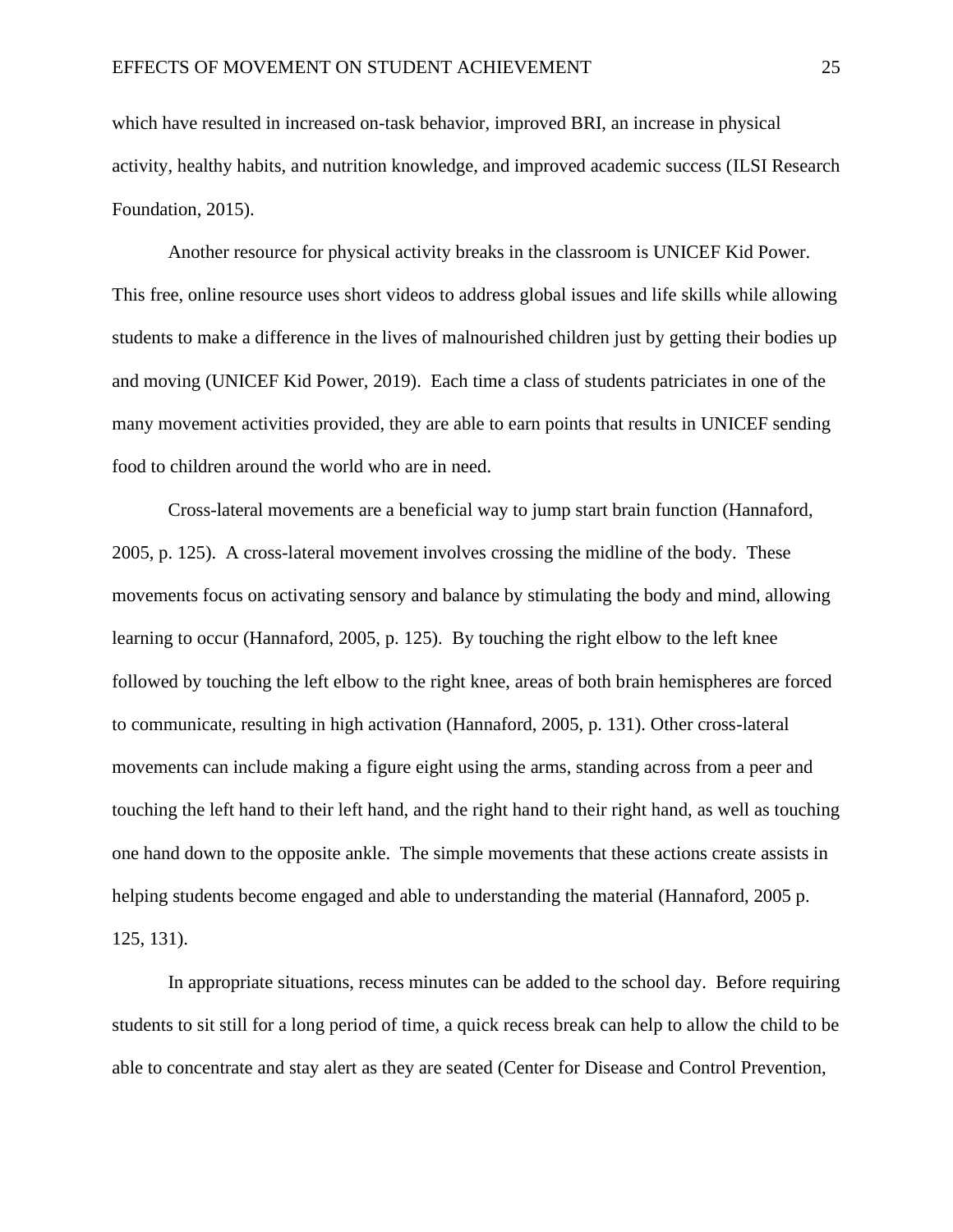2010). Recess minutes can also be added to the day following a time in which they have been required to sit without movement for a period of time. By taking the few minutes to allow students to run and play, their blood and oxygen flow will be jump started once again, permitting them to be on-task and attentive when learning starts back up (Center for Disease and Control Prevention, 2010, Terada, 2018).

Many academic lessons can include times of movement. Incorporating movement during learning can be implemented through Readers Theater in which students work together to act out a story and feel the actions and thoughts of the characters (Hannaford, 2005, p. 109, Skoning, 2010). Another academic movement activity is the use of task cards that are spread out among the classroom. Task cards require students to move around the room and solve the problems on each of the cards as they record the answers on their answer sheets. This movement activity can be used in any subject area and simply allows students to engage their bodies in movement as they think and work. Gallery walks are another way to incorporate simple physical activity into any subject area. Displaying lesson materials among the classroom will permit students with the opportunity to walk around while they observe and analyze ideas independently or with their peers. Stimulations are another way to add movement to an academic lesson. A stimulation is a controlled representation of a real life idea that allows students to imagine as if though they are a part of the context of learning. This type of role-playing allows students to use their body to feel a situation or idea (Hannaford, 2005, p. 109). A stimulation activity could include an activity such as boarding the Mayflower, in which students sit on top of their desks as they travel the ocean as a pilgrim. By physically putting themselves into the role of the context, the body and mind are making connections that will allow them to retain the information through the memory of their actions (Hannaford, 2005, p. 109).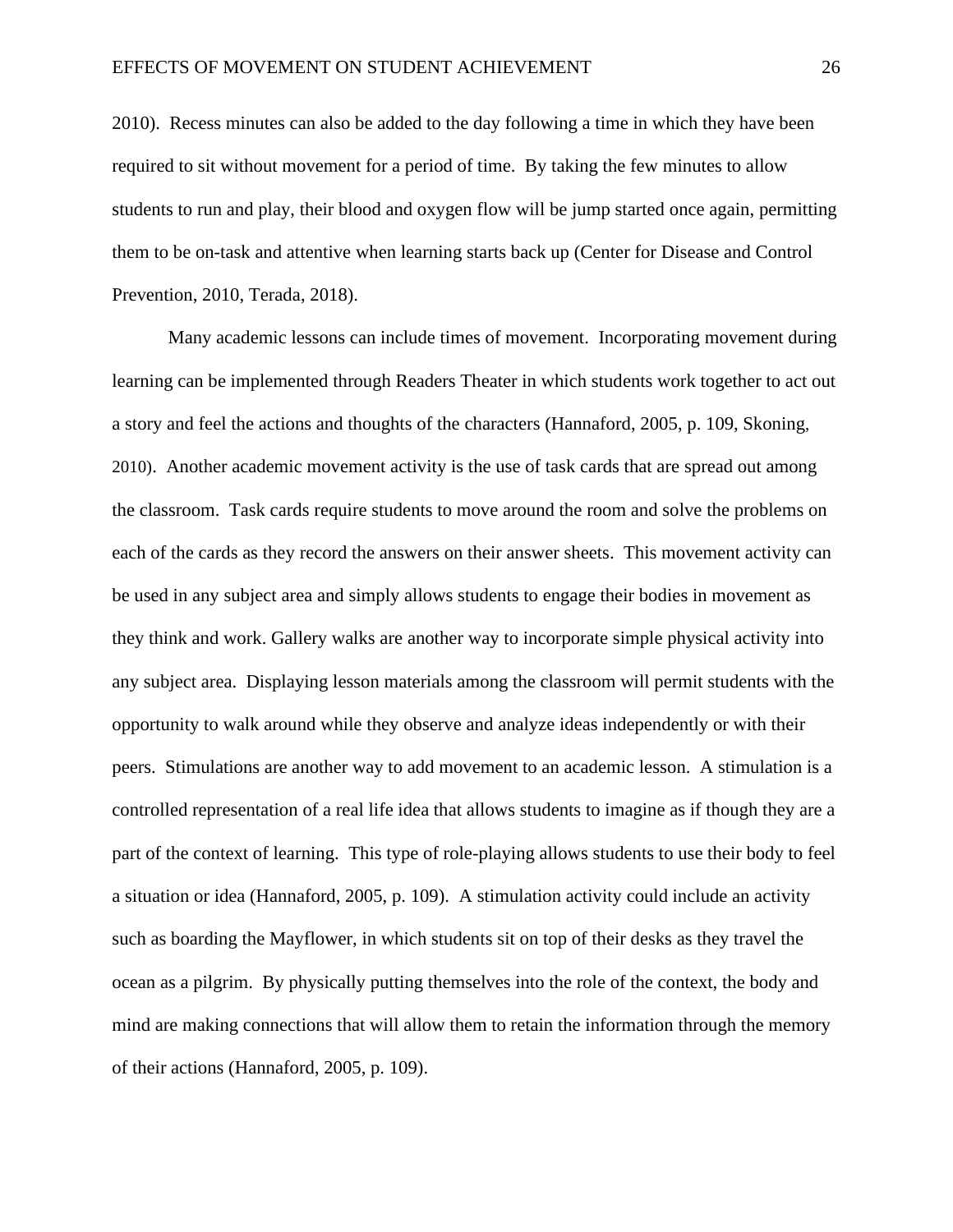A bodily-kinesthetic approach to learning can be a simple way to incorporate movement in the classroom (Armstrong, 2002, p 85). Rather than asking for students to raise their hands in class, they can be asked to show a number of their fingers, blink their eyes, make motions with their hands and arms, etc. (Armstrong, 2009, p. 83). These body answers allow not only kinesthetic learners but also all learners to incorporate a small amount of movement to get their blood flowing, resulting in increased brain function (Armstrong, 2002, p 83). Movement can also be added to daily lessons through classroom theater which consists of acting or role play (Armstrong, 2009, p. 83). Students can act out a math problem or the scene in a novel in order to allow their body to feel the content of the situation. These actions will permit them to recall the information later on as the movements are connected to their memory (Armstrong, 2002, p. 83). The bodily-kinesthetic approach can also be used to learn the spelling of words through a spatial approach (Armstrong, 2009, p. 163). Students can trace words in sand or clay, manipulate pipe cleaners into words, or form their bodies into letters to spell out a word. The actions of their body will allow their memory to recall the movements and assist in the spelling of the words (Armstrong, 2002, p. 83).

The My Classroom Physical Activity Pyramid (2012) is a teaching tool that was developed for kindergarten through fifth grade school teachers (Lorson, Lyon, Minoughan, Orlowski, 2013). This organizer was created by the Ohio Department of Education, displays and assess the ways in which movement can be implemented in the classroom. Within the pyramid, there are five categories; everyday activities, activity breaks, integrated lessons, active games and celebrations, and physical education. Teachers are able to choose or create movement activities that fit within these areas and then use them as they see fit. The pyramid is used to track the amount of physical activity that occurs in the classroom in order to promote the goal of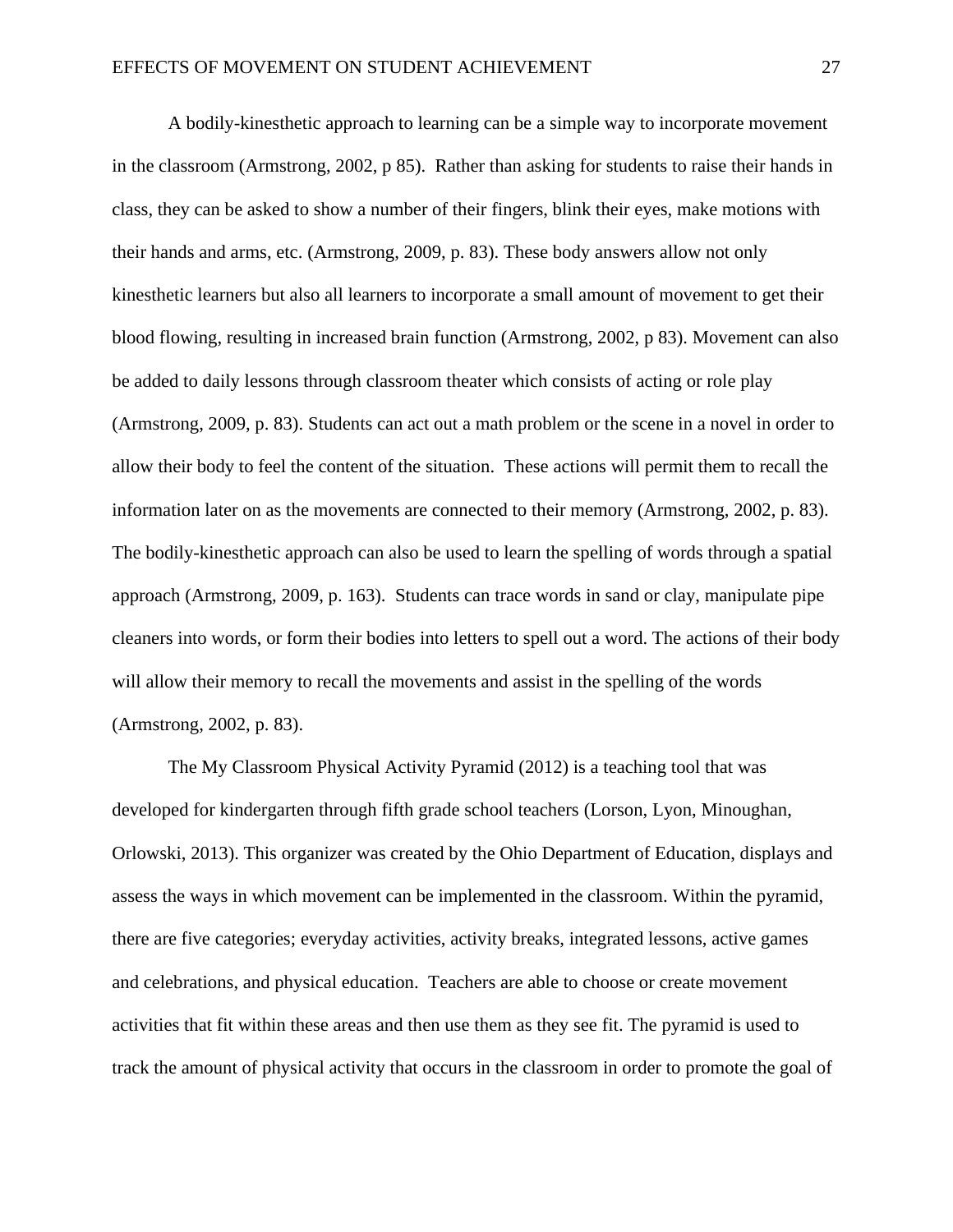reaching sixty minutes of physical activity each week (Lorson, Lyon, Minoughan, Orlowski, 2013).

The ability to incorporate times of movement in the classroom is limitless. The simple movement and actions made by the body plays a large role in the minds ability to recall information (Armstrong, 2002). By finding what works best for the needs and styles of students in the classroom, physical activity will get their blood and oxygen flowing, repair damaged tissue and allowing them to be successful achievers.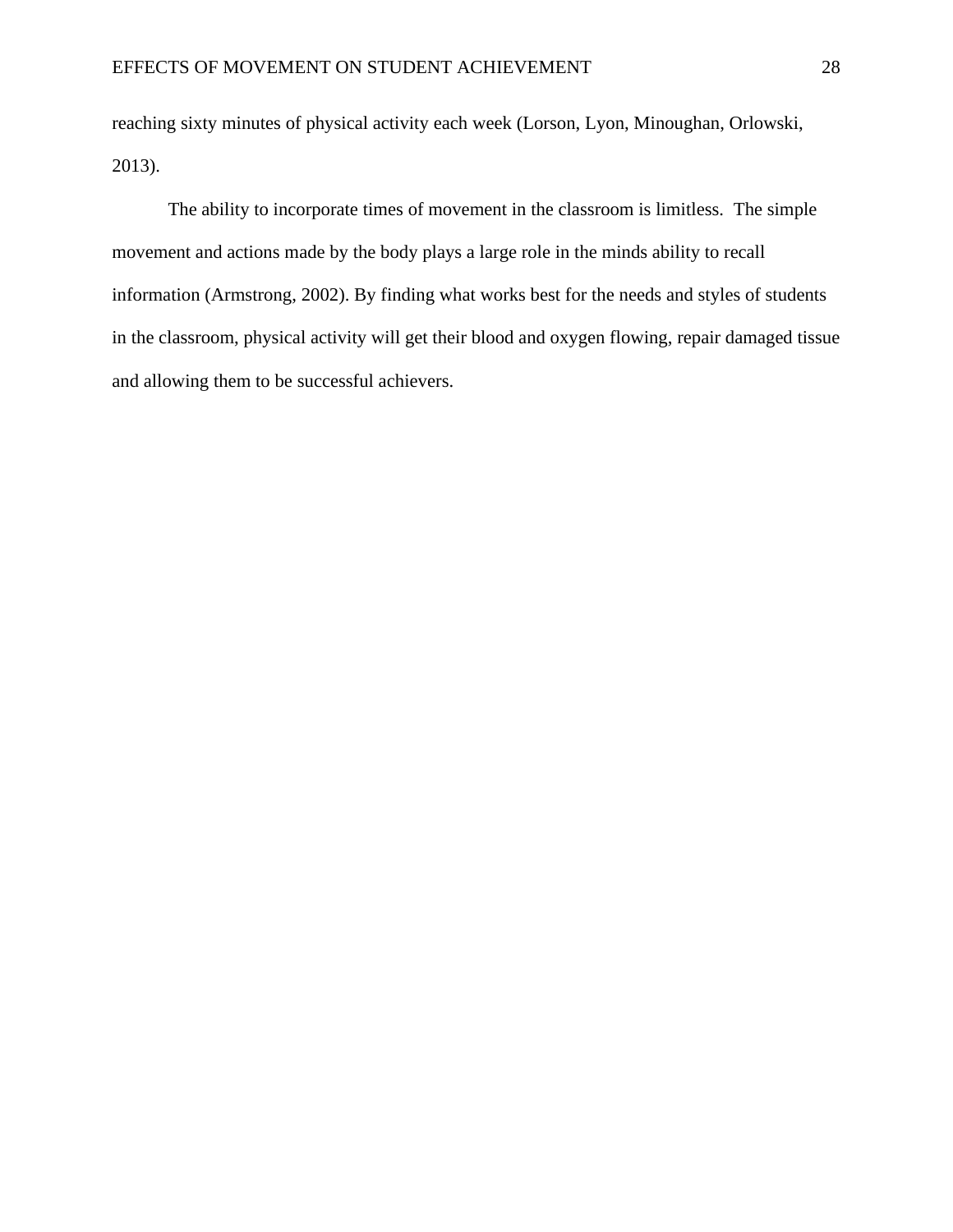#### **Conclusion**

The purpose of this literature review was to look at research that has been completed on the effects that movement has on student achievement. This work was needed in order to provide an understanding to the benefits of incorporating movement in the classroom. The research provides an understanding as to the long lasting impact movement can have on the academic success of students.

Research has confirmed that physical activity plays a large role in child development and success (Hannaford, 2005). Regular and purposeful movement opportunities have been shown to have a positive effect on both student engagement and overall achievement (Hannaford, 2005). As movement is incorporated into the daily classroom routine, the brain is able to function at higher levels, reduce stress, anxiety and obesity chances, and increase on-task behavior (Stevens-Smith, 2015, Helgeson, 2011, Gorman, 2017). Incorporating movement into the daily lives of students can come in the form of relation to specific academic content and/or occur through times of transition, brain breaks and recess. Movement activities can be carefully planned and placed into lessons at appropriate and well thought out times, but they also have the ability to be flexible and meet the daily needs of students at the drop of a hat. Research shows that the mind and body are closely connected (Dotson-Renta, 2016). By working the parts of the brain that manage and control learning at a young age, children are gaining benefits that will assist them in years to come (Hannaford, 2005).

As all research topics, learning of the effect of movement on student achievement is ongoing. Future research can be narrowed and focused on specifics of what has already been discovered through studies and action research. The current research from this literature review, shows that allowing children to be physically active results in increased engagement and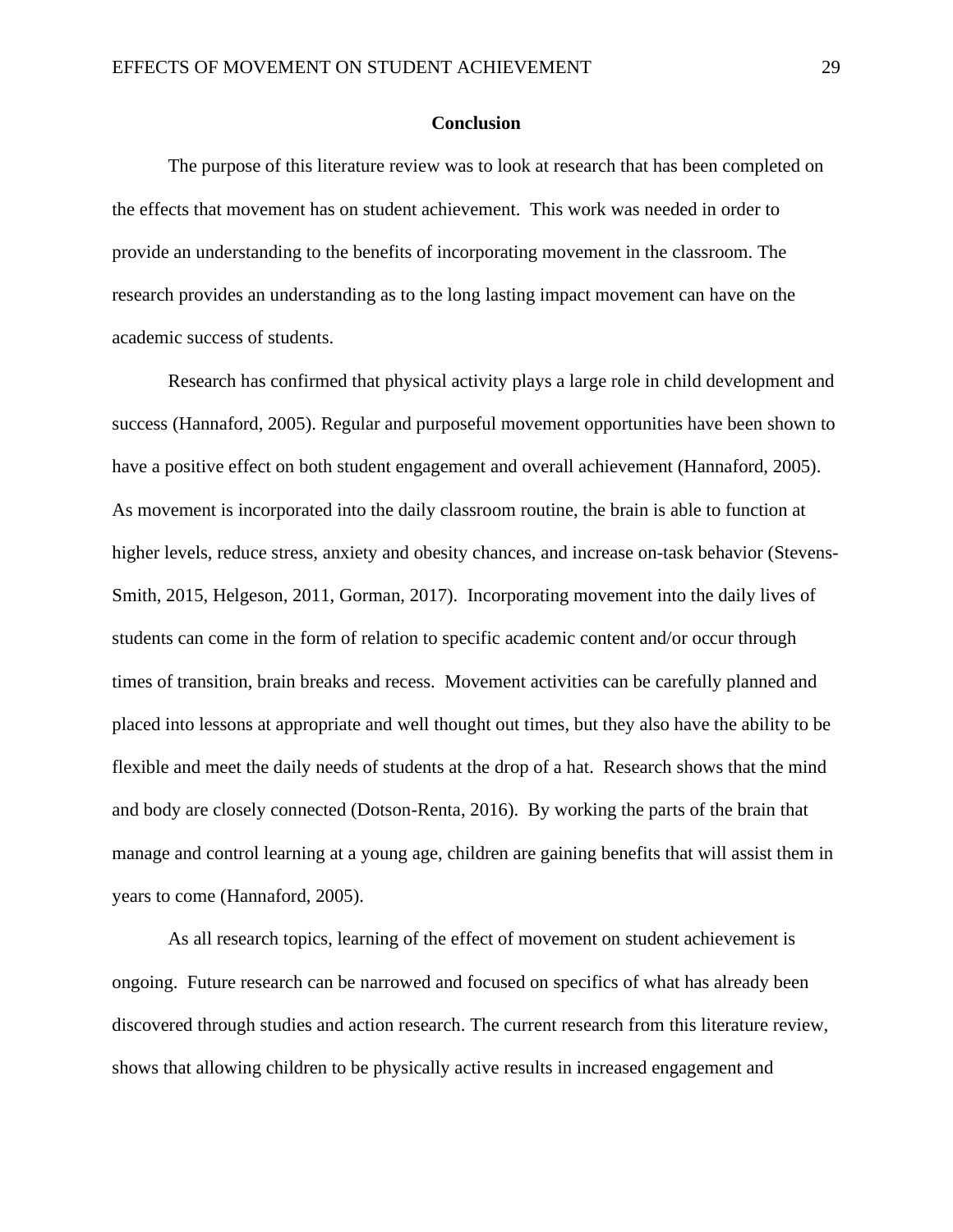learning. Moving forward, it would be beneficial to study and determine the impact that movement has on males versus females. Research can be conducted on the ways in which movement and gender are connected. Studies can focus on the amount of required movement in males and females and if the time spent in movement plays a role in their success in the classroom. Action research can look at whether longer or shorter movement breaks or activities affect learning in different ways. The study can determine if one time of movement makes a different in the learning or if multiple times of movement are required before a change in seen. Action research can also be used to sample the differences between elementary and secondary students and the ways in movement influences their achievement at different stages in their development. Additional research can also focus around the types of movement that occur throughout the school day.

There can be limitations to using movement in the classroom. Many teachers have a lack of knowledge and experience with using movement within lessons and learning. Incorporating physical activity into part of the classroom routine requires teachers to make a shift in the way they think about teaching. The need for physical activity has changed over the years as research has begun to show the strong need to be active. It can be difficult for veteran teachers to change their mindset about the way a classroom should look and sound. Additional planning by teachers must occur in order to successfully use movement to benefit student achievement. This can be an intimidating aspect of adding movement to lessons due to the already high standards and requirements that a teacher is held to.

Opposing viewpoints express concern with losing academic time when movement is added to the school day. Some educators fear that with the large amount of curriculum and assessment that is required, there is simply no time to waste. Concern with adding movement to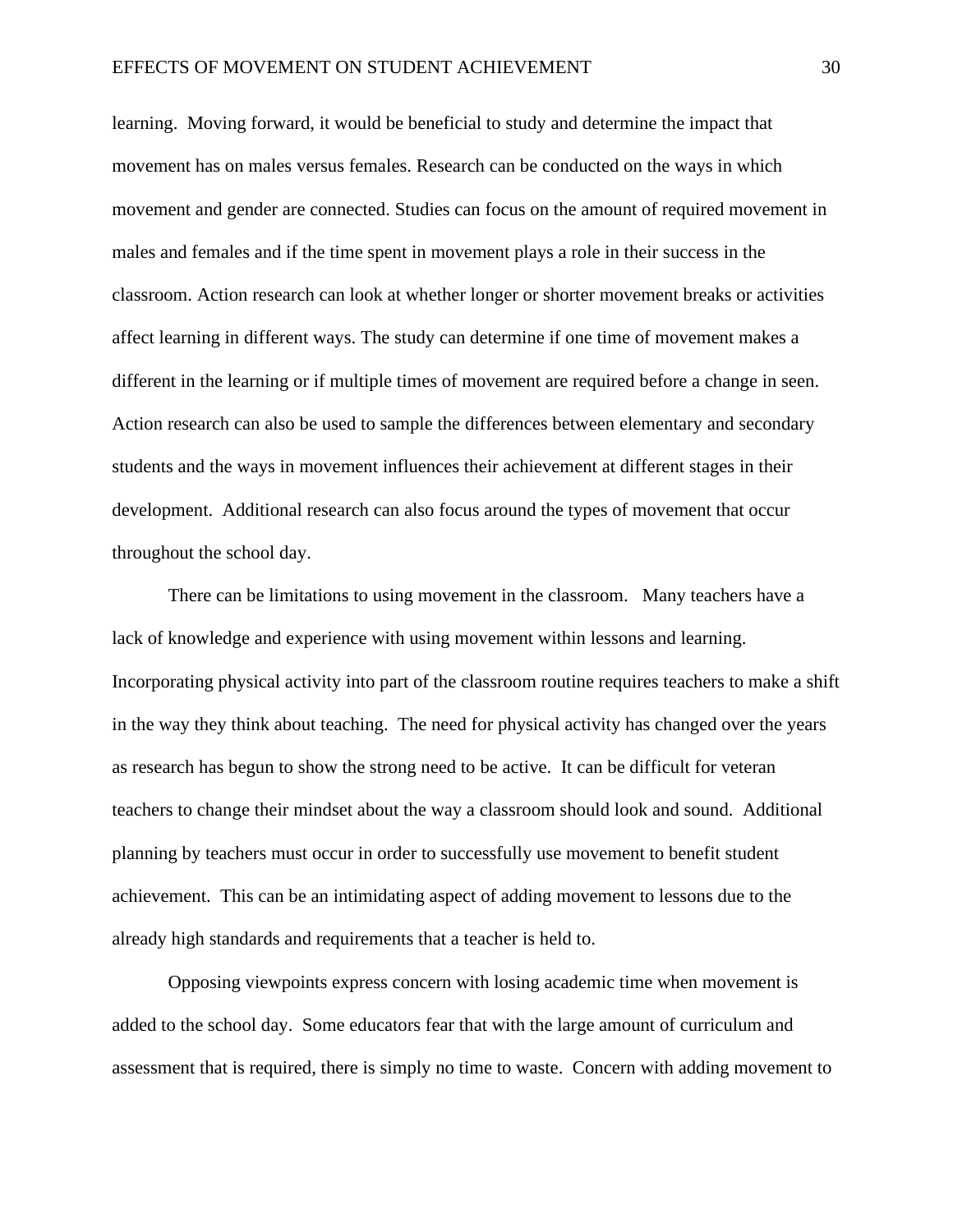the daily routine also comes from the fright of over activing students and being unable to regain their focus, thus losing instructional time.

Though there are limitations and opposing viewpoints, the current research has shown that movement has a positive effect on the development of a child and the achievement of their journey as a student. Researchers have worked to determine this finding through action research and studies in elementary schools around the country. Incorporating movement can not only increases student achievement, but also provide students with healthy bodies and habits that will follow them throughout their lives. Assisting in fighting obesity chances as well as anxiety, stress and depression, all contribute to the achievement that students will have in their elementary school experience as well as in many years to come.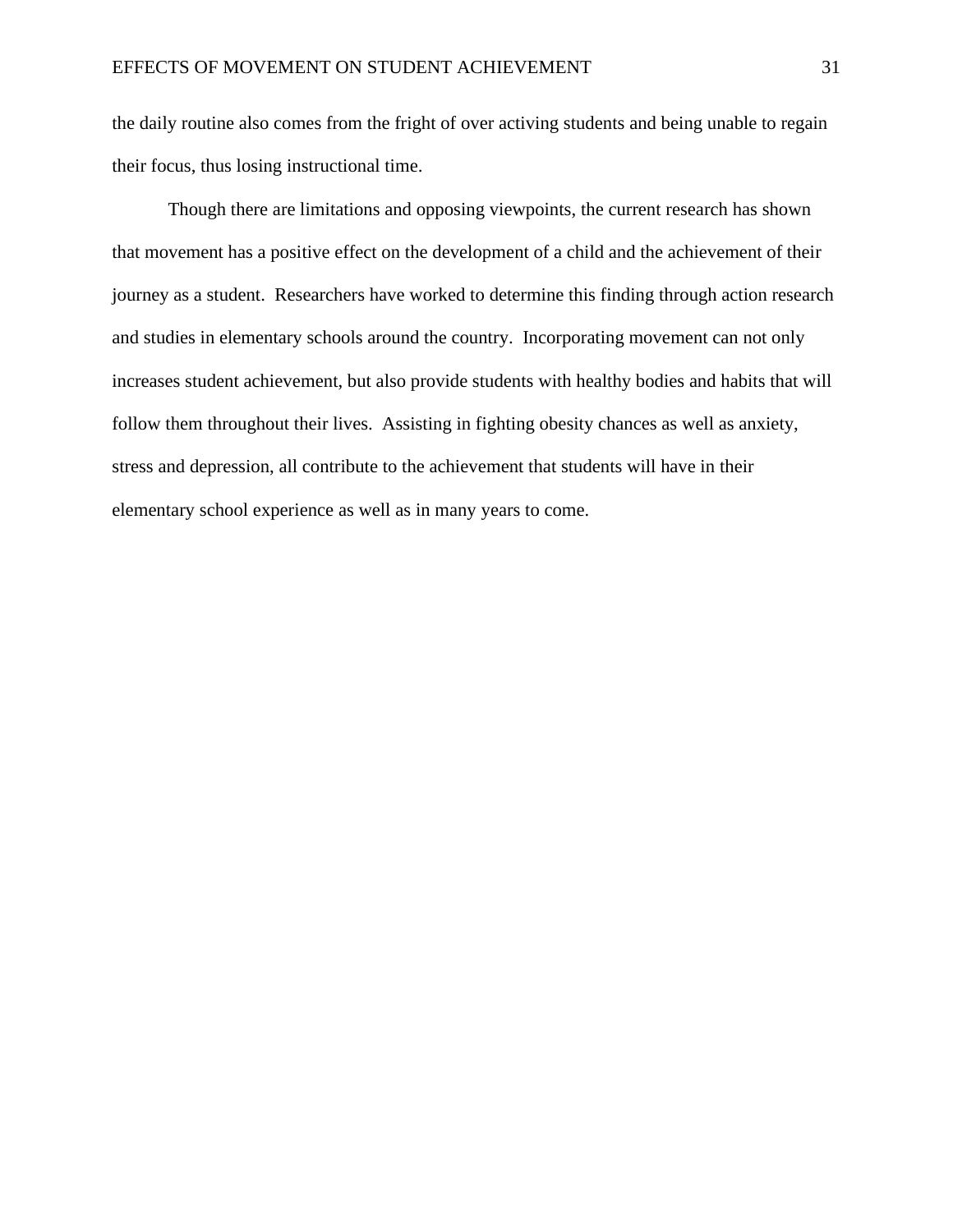#### References

- Ackerman, Amy L. (2018). Relationship between movement and student behaviors. *Northwestern College NWCommons master project.* Orange City, IA.
- Anderson, A., Rumsey, R. (2002). Channeling energy using bodily-kinesthetic intelligence: helping children with ADHD. *Public Health and Education Journal*, *68*(3), n/a.
- Armstrong, T. (2009). *Multiple intelligence in the classroom* (3rd ed.). Alexandria, Virginia: Association for Supervision and Curriculum Development.
- Benes,S., Finn, K., Sullivan, E., Yan, Z. (2016). Teachers' perceptions of using movement in the classroom. *The Physical Educator, 73*, 110–135.
- Blasberg, Brianna N.. (2017). Movement interventions for appropriate and coordinated movement. *Master of Arts in Education Action Research*. St. Catherine University. <https://sophia.stkate.edu/maed/244>
- Braniff, Carrie Jean (2011). The effects of movement in the classroom. *Networks: An Online Journal for Teacher Research*, *13*(1), 1-6.
- Camahalan, F., Ipock, A. (2015). Physical activity breaks and student learning: A teacher research project. *Education*, *135*(3), 291-298.
- Centers for Disease Control and Prevention (CDC). (2010). The association between schoolbased physical activity, including physical education, and academic performance.

Retreived from [https://www.cdc.gov/healthyyouth/health\\_and\\_academics/pdf/pa](https://www.cdc.gov/healthyyouth/health_and_academics/pdf/pa-pe_paper.pdf)[pe\\_paper.pdf](https://www.cdc.gov/healthyyouth/health_and_academics/pdf/pa-pe_paper.pdf)

Dotson-Renta, L. (2016). Why young kids learn through movement. *The Atlantic*. n/a. Retrieved

from [https://www.theatlantic.com/education/archive/2016/05/why-young-kids-learn](https://www.theatlantic.com/education/archive/2016/05/why-young-kids-learn-through-movement/483408/)[through-movement/483408/](https://www.theatlantic.com/education/archive/2016/05/why-young-kids-learn-through-movement/483408/)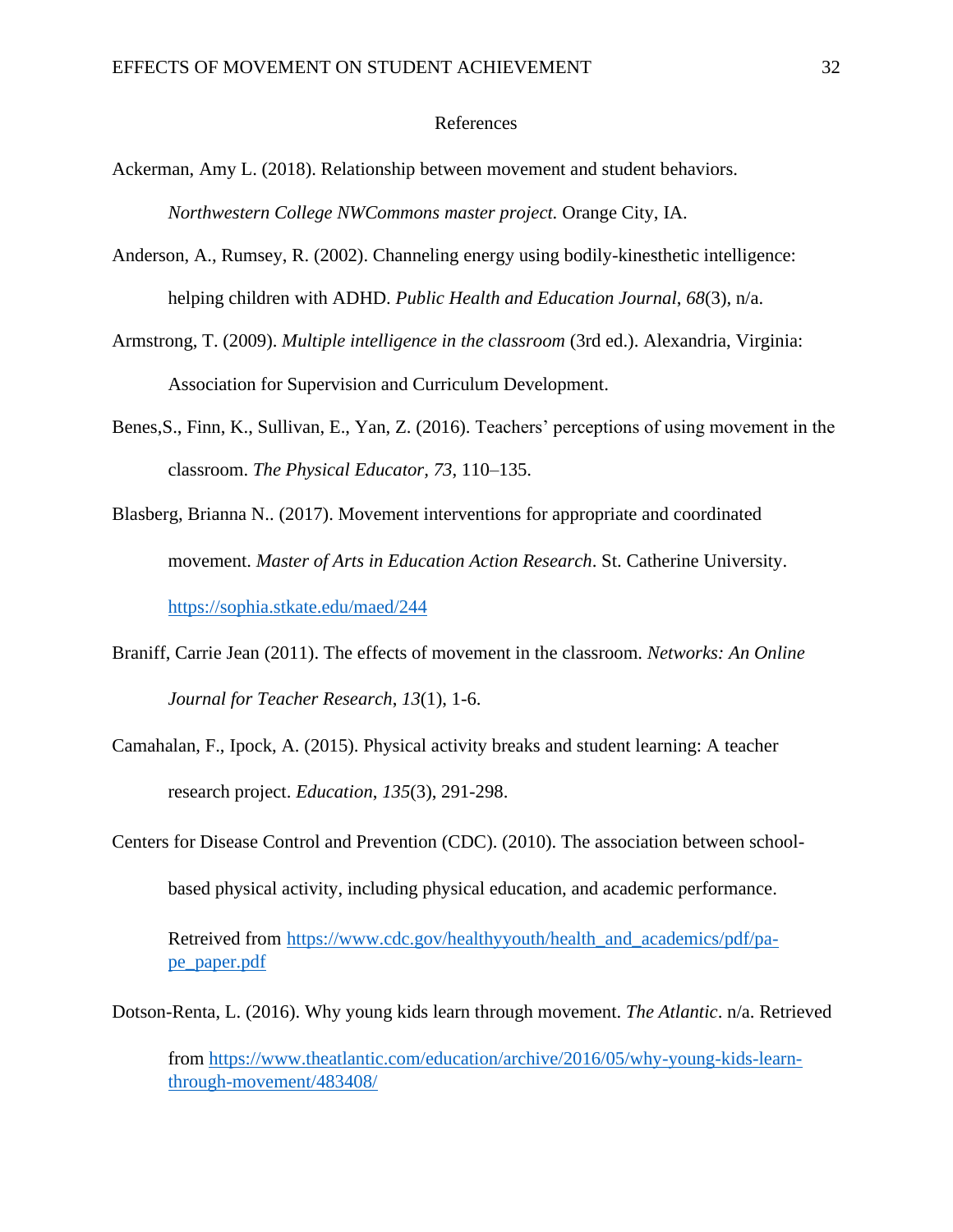- Embling, A. (2001). The relationship between physical activity classroom based lessons and students time on-task. *Education and Human Development Master's Theses*. The College at Brockport, State University of New York.
- Erickson, K., Hillman, C., Kramer, A. (2015). Physical activity, brain, and cognition. *Science Direct, 4*, 27-32.
- Findley, Jill. (2017). Effects of recess on student engagement. *Northwestern College NWCommons master project*. Orange City, Ia.
- Furmanek, D. (2014). Classroom choreography: Enhancing learning through movement.  *Young Children*, *69*(4), 80-85.
- Gao, Z., Chen, S., Sun, H., Wen, X., Xiang, P. (2018). Physical activity in children's health and cognition. *BioMed Research International*, *2018*, Article ID: 8542403.
- Godwina, K., Almedab, M., Seltmanc, H., Kaib, S., Skerbetzd, M., Bakerb, R., Fisher, A. (2016). Off-task behavior in elementary school children. *Learning and Instruction*, *44*, 128-143.
- Gorman, Thomas. (2017). Fit to learn: why schools must keep physical education. *Principal Leadership*, *18*(4), n/a.
- [Hannaford,](https://www.amazon.com/Carla-Hannaford/e/B001KCV6LY/ref=dp_byline_cont_book_1) C. (2005). *Smart Moves*: Why learning is not all in your head. Arlington, VA: Great Ocean Publishers.
- Helgeson, J. (2011). 4 simple ways to add movement in daily lessons. *Kappa Delta Pi Record, 47*(2), 80-84.
- ILSI Research Foundation. (2015). Take 10. Retrieved from<https://take10.net/about-take10/>
- Jensen, E. (2005). Teaching with the brain in mind: Movement and learning ( $2<sup>nd</sup>$  edition). Association for Supervision and Curriculum Development. Retrieved from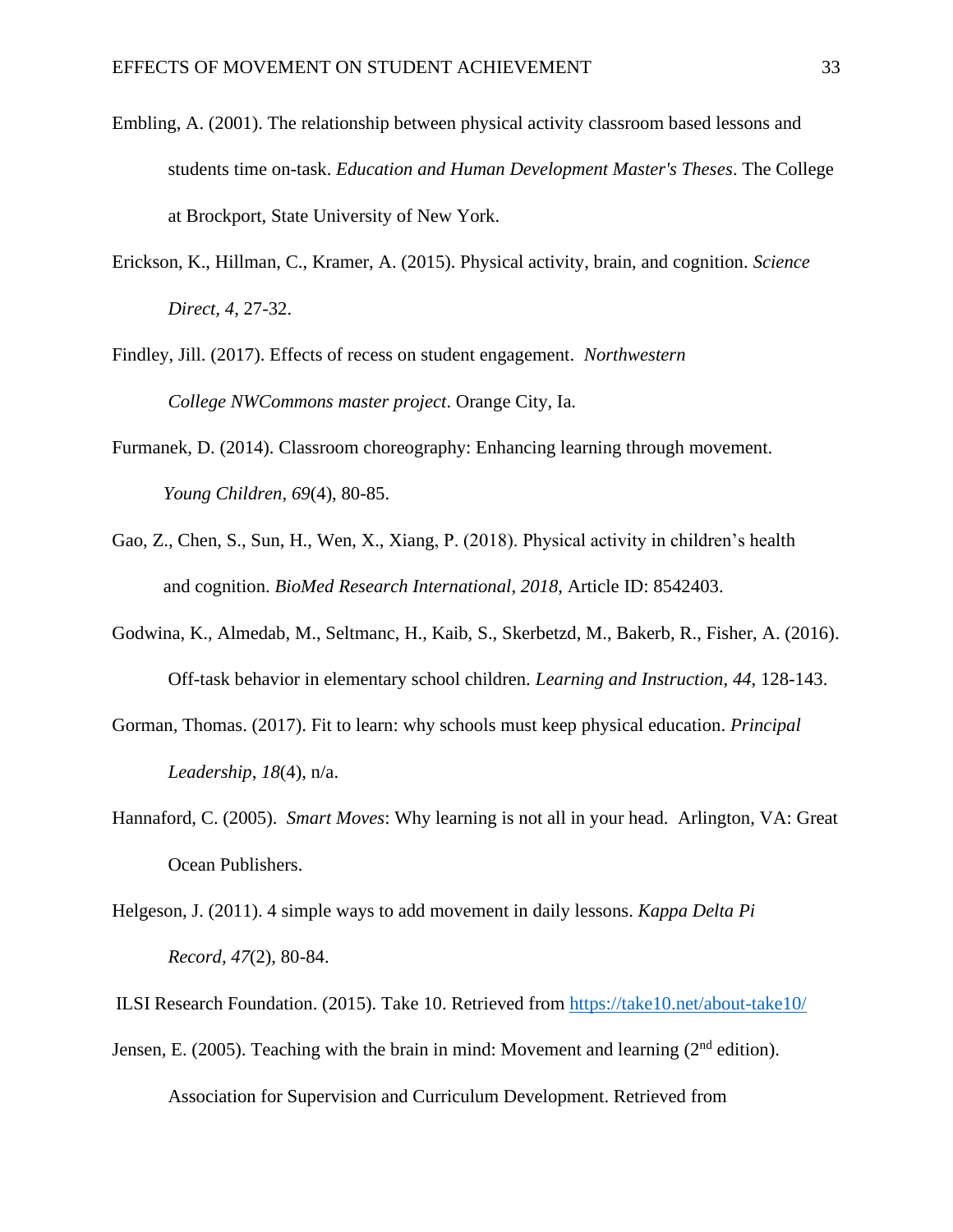<http://www.ascd.org/publications/books/104013/chapters/Movement-and-Learning.aspx>

- Lay, Catherine B. (2016). The connection between movement and student engagement in a kindergarten classroom. *School of Education Student Capstone Theses and Dissertations*. Hamline University.
- Lorson, K.,Lyon, A., Minoughan, S., Orlowski,M. (2013) My classroom physical activity pyramid: A tool for integrating movement into the classroom. *Journal of Physical Education, Recreation & Dance*, *84*(9), 47-51.
- Lindt, S. F., Miller, S.C. (2017). Movement and learning in elementary school*. Phi Delta Kappan*, *98*(7), 34-37
- Lindt, S. F., Miller, S.C. (2018). Engaging elementary students through movement integration in mathematics and reading: An exploratory study to understand teachers' perceptions. *Curriculum and Teaching Dialogue*, *20*(1/2), 178-179
- Lotta, B. (2015). GoNoodle movement breaks in the classroom. Education and Human Development Master's Theses. State University New York.
- Micacchi, G., Giuliani, A., Cerbo, R., Sorge, G., Valenti, M. (2006). Physical activity in autistic young patients: A critical review of literature. *Italian Journal of Sport Science*, *13*, 57- 64
- Skoning, S. (2010). Dancing the curriculum. *Kappa Delta Pi Record, 46*(4), 170-174.
- Stevens-Smith, D. A. (2016). Active bodies/Active brains: The relationship between physical engagement and children's brain development. *Physical Educator*, *73*(4), 719-732.
- Weslake, A., Beverly, C. (2015) Brain Breaks: Help or Hindrance. *Teach*

*Collection of Christian Education*, *1*(1), 38-46.